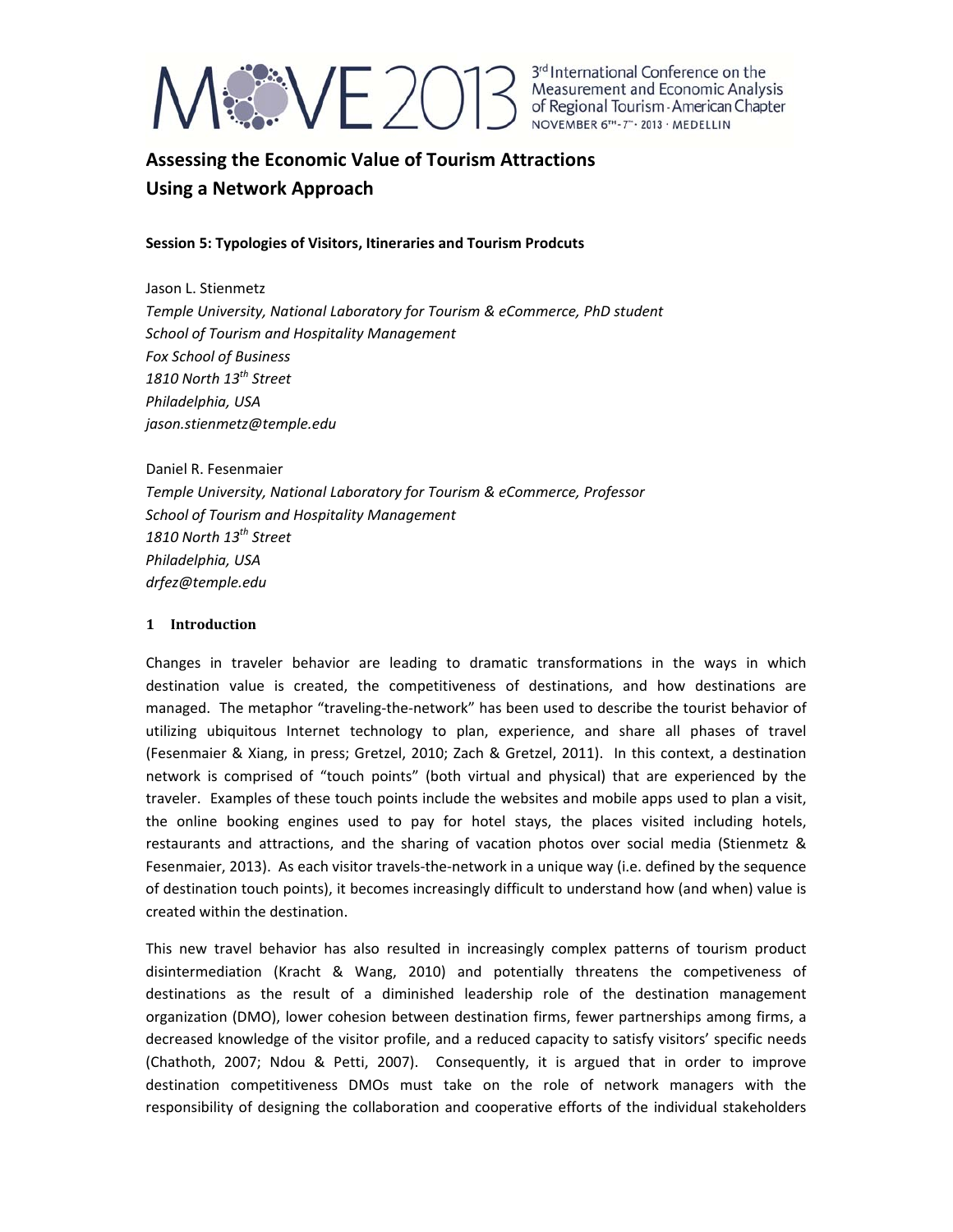that comprise a destination (Meriläinen & Lemmetyinen, 2011; Wang & Fesenmaier, 2007; Wang & Xiang, 2007; Zach & Gretzel, 2011). This view of strategic destination network management requires that the relationships and interactions among destination stakeholders be well understood. In order to be strategic destination network managers DMOs must understand the structure of the destination network system because "if you can't measure it, you can't manage it" (Kaplan & Norton, 1996). In particular, it is crucial for strategic network managers to recognize the patterns of traveler activities within a destination and how those activity patterns are translated into value (Shih, 2006; Woodside & Dubelaar, 2002; Zach & Gretzel, 2011). Furthermore, if the objectives of the DMO include coordinating the relationships and interactions among destination stakeholders, then the DMO must understand the inter‐relationships among the various stakeholders within the destination, especially as seen from the perspective of the visitor (Tax, McCutcheon, & Wilkinson, 2013).

A network analysis approach is proposed to assess the economic value of individual attractions within a tourism destination. It is argued that this approach is a more accurate reflection of actual traveler behavior and can provide valuable information about the interconnectedness of a tourism destination that may otherwise be overlooked when understanding how tourism destination value is created. Furthermore, in order to increase the competiveness of tourism destinations, the aspect of inter-firm relationships must be considered (Chakravorti, 2009). Therefore, it is argued that a network paradigm is appropriate for assessing the economic value of tourism attractions and can be useful for policy makers and practitioners in developing strategies that maximize the economic benefits of tourism development. This study applies a series of network analyses within the context of Baltimore, MD to illustrate how patterns of traveler behavior can be deconstructed to assess the economic value of destination attractions.

### **2 Destination Value Creation Networks**

The shift to DMO as network manager implies that the current metrics used to evaluate destination management outcomes may no longer be appropriate. Regardless of management strategy, proper metrics are needed to evaluate the opportunities, performance, and accountability of all organizational activities. Because the use of metrics guides the actions and decisions of organizations (Hauser & Katz, 1998), the selection of metrics that are directly tied to the objectives of the organization are essential to management (Mauboussin, 2012). Unfortunately, most metrics currently employed by destinations are based on a "value added" paradigm (i.e. return on investment based on marketing and sales) following the recommendations of travel industry trade associations (e.g. Destination Marketing Association International, 2011) instead of a "value creation" paradigm. From this perspective, a value added approach to metrics is less appropriate for benchmarking purposes because it "fails to highlight the linkages between firms that can reduce cost or enhance differentiation" (Porter, 1985, p. 39). Therefore, a new approach that considers all value creating processes within a destination is needed.

The tourism destination is traditionally understood as being comprised of a series of stakeholders (such as transportation, accommodations, and attractions firms) that is often modeled as a value chain, where value is added as visitors prepare for, and then experience and move through the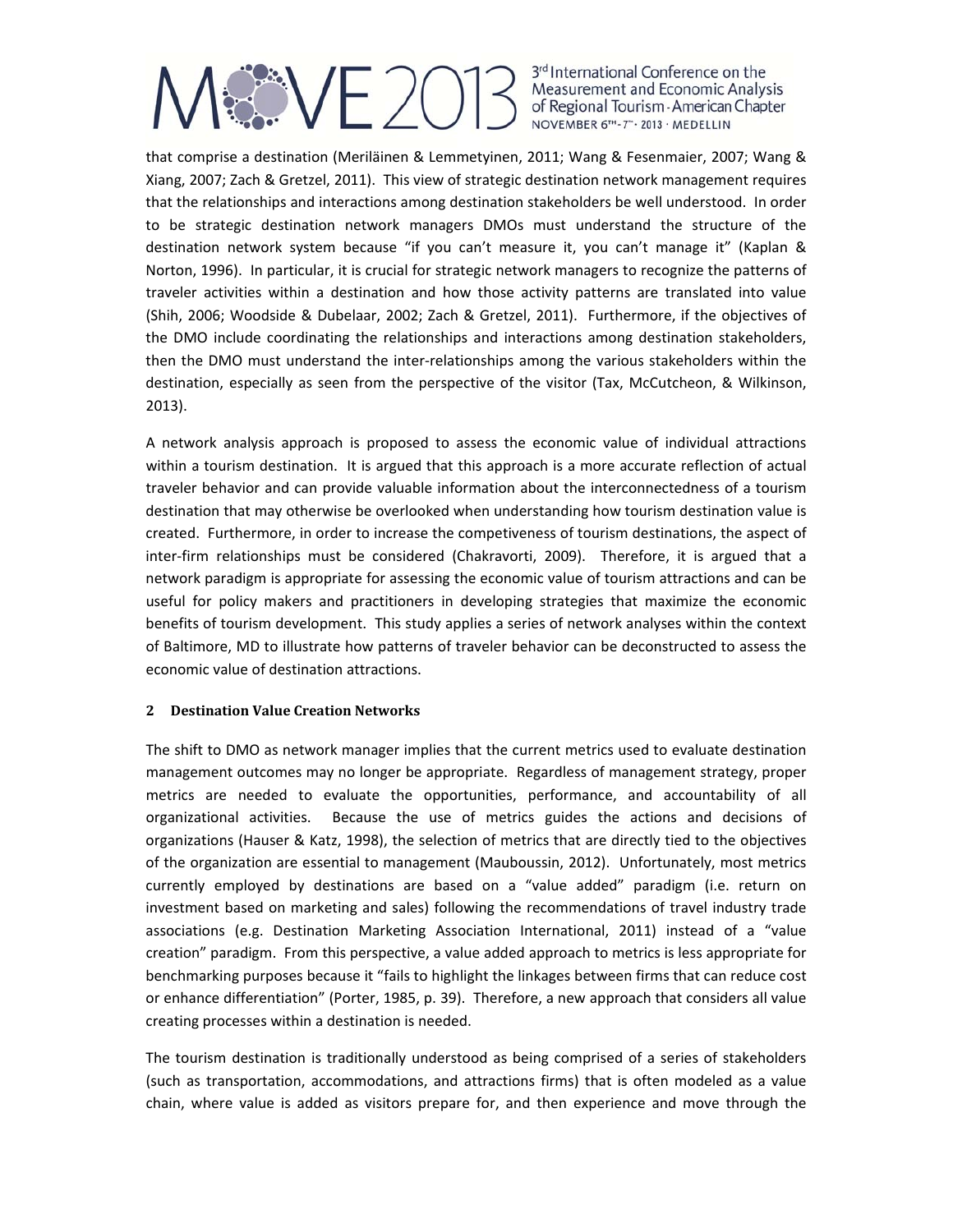destination before eventually retuning home (Poon, 1993; UNWTO, 2007). This conceptualization of the tourism value chain is based upon Porter's (1985) deconstruction of a firm into its strategically relevant activities such as designing, producing, marketing, delivering, and supporting its products. Within the tourism destination, there are numerous activities or processes which create value, and thus no single stakeholder controls all the elements of the destination value chain. According to Poon (1993, p. 209) the primary activities of the travel and tourism industry which comprise the destination value chain are transportation, on‐site services, wholesale/packaging, marketing and sales, retail distribution, and the customer experience. Similarly, the UNWTO (2007, p. 21) classifies the destination value chain as consisting of the following core activities: product development, destination and product packaging, promotion, distribution and sales, in and outbound logistics, destination operations and services, and aftercare.

While the destination value chain has been a useful model for conceptualizing the tourism system, the value chain paradigm may no longer serve as an appropriate foundation on which to base destination performance metrics. Indeed, traveling-the-network behaviors are cause for the destination value chain model to be reconsidered. For this reason, Stienmetz and Fesenmaier (2013) have proposed the destination value system, which reconceptualized the tourism destination as a constellation of four visitor‐centric value creation networks that represent the core processes of marketing and promotion, sales and distribution, traveler activities, and partnership coordination (See Figure 1). Importantly, destination value creation networks exist in both physical and virtual space, are focused on capacity, are constantly evolving, and are occurring simultaneously as part of an integrated system (Stienmetz & Fesenmaier, 2013).

Although some notable studies have been published (e.g. Shih, 2006; Tax et al., 2013; Zach & Gretzel, 2011), little work has been done to understand the destination network as it is experienced by visitors, though it should be acknowledged that as co‐creators of value (Pine & Gilmore, 1999) travelers represent a key group of stakeholders within the destination. As such, it is argued that destination management metrics must include how visitors travel-the-network (both physically and virtually) so as to reflect visitors' paths through the system of destination touch points (Zach & Gretzel, 2011). Similar to the destination value chain model, it is recognized that performance evaluation of a destination value network with regard to each separate value creation process is needed in order to maximize traveler value and, in turn, to develop marketing and development strategies that can make the destination more competitive (J. R. B. Ritchie & Crouch, 2003; R. J. B. Ritchie & Ritchie, 2002; Wöber, 2002). It is argued that each separate value creation process has a network structure of its own. Considered individually, each value creation network can be quantified and related to corresponding value creation objectives. However, considered together as an inter‐related system, the four value creation networks can provide a more complete understanding of the entire destination as a dynamic system.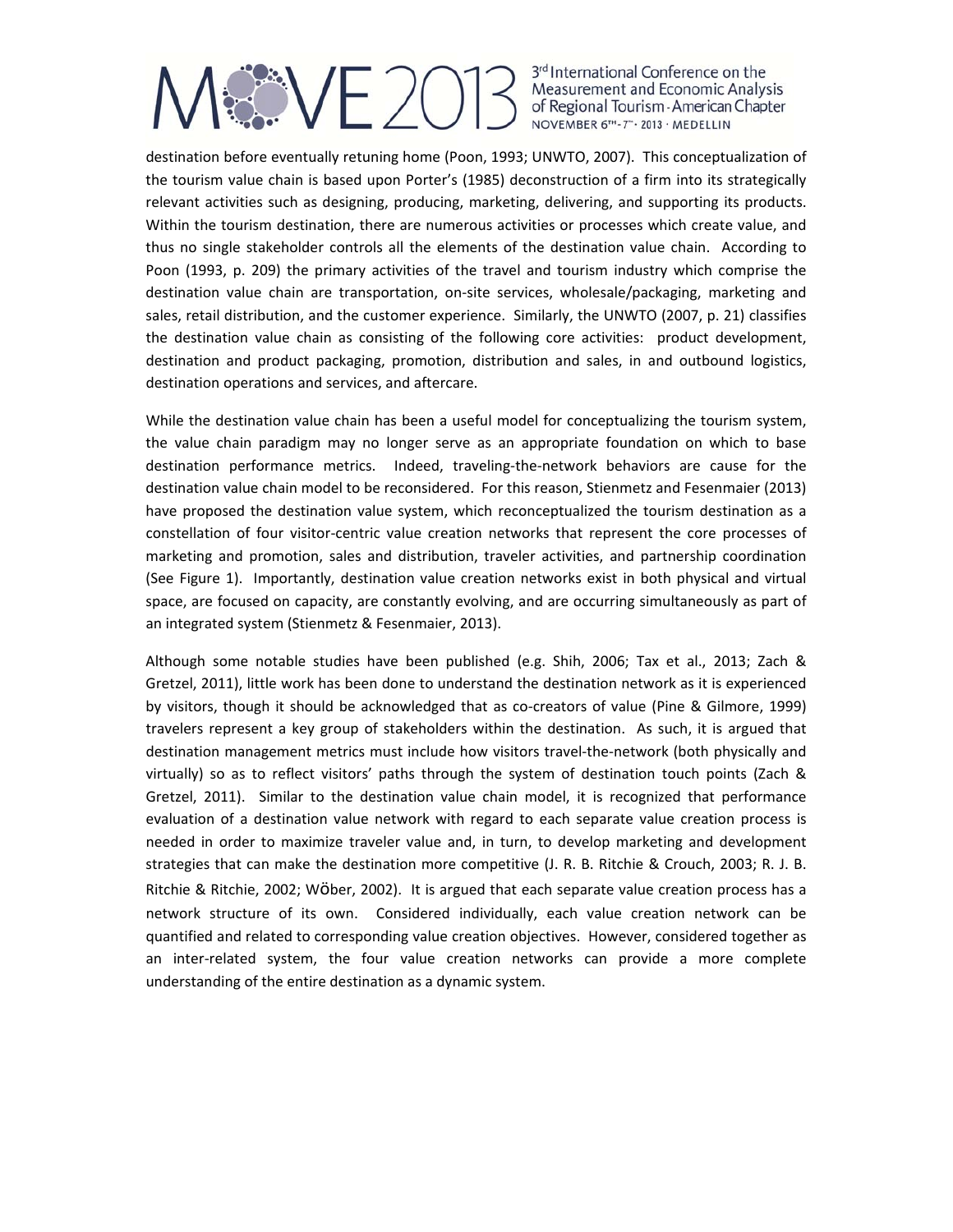

**The Destination Value System** 



### **3 Methods**

A network consists of nodes and ties where the nodes represent distinct actors within a system and ties represent some type of relationship that connects actors (Borgatti & Halgin, 2011). Within each of the destination value networks nodes represent either travelers or destination firms and ties connecting network nodes represent three types of relationships: traveler to traveler exchanges (C2C), firm to firm exchanges (B2B), and firm to traveler/traveler to firm exchanges (C2B). C2C ties represent the sharing of experiences, either virtually or through physical co-presence at destination locations. B2B ties, on the other hand, represent the exchange of tourists between destination touch points and reveal the volume of visitor movement between touch points for each value creation process within the destination. Additionally, the C2B ties reveal the frequency of traveler visits that are made to each touch point and patterns in the paths that are activated as travelers move through the destination (Stienmetz & Fesenmaier, 2013).

In order to assess the economic value of tourism attractions for the City of Baltimore, this study deconstructs Baltimore's C2B activities network as described by Stienmetz and Fesenmaier (2013), where network nodes represent Baltimore's attractions and C2B ties reveal the frequency of traveler visits that are made to each attraction and patterns in the paths that are activated as travelers physically move through the destination. Data used to describe Baltimore's traveler activities network were generated using an online survey of individuals that had requested information from the Baltimore, Maryland tourism office (Visit Baltimore) between January 2007 and July 2013. A list of 58,697 email addresses was obtained from the DMO and after invalid and redundant email addresses were removed, an invitation to complete the online survey was sent to 53,166 email addresses. In order to increase response rate, the following three‐step process was followed: (1) an initial invitation was emailed out along with the URL of the survey, (2) four days later a reminder was delivered to those who had not completed the survey, and (3) the final request for participation was sent out to those who had not completed the survey one week later. As an incentive to participate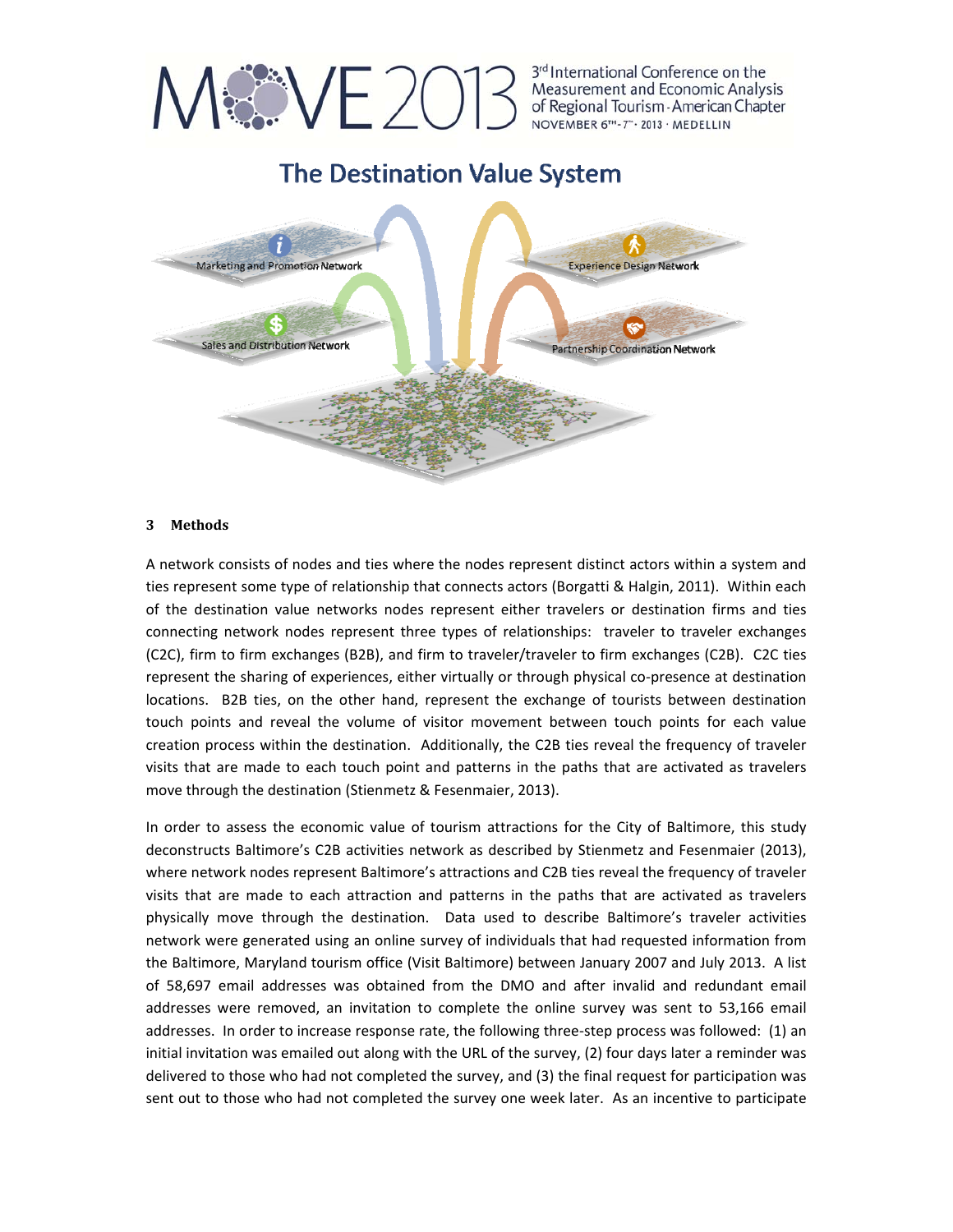in the study survey respondents were entered into a random drawing to win Southwest Airlines gift cards, prepaid Visa gift cards, and an iPod. These efforts resulted in 3,479 responses. However, not all respondents consented to participate in the study, leaving 2,855 usable responses, which equates to a 5.4 percent response rate. To identify visitation patterns, the C2B value creation network was created by identifying the "traveler activated" paths taken within the network and regression analysis was conducted in order to understand the marginal impact of all network nodes on value creation. In these analyses total visitor spending while at the destination served as the dependent variable.

### **4 Results**

### 4.1 Sample Characteristics

Of the 2,855 usable survey responses, this study focuses on a sub‐sample of 1,315 travelers that indicated they visited Baltimore since January, 2013. The characteristics of these respondents are summarized in Table 1. As can be seen, the majority (64 percent) of the respondents is female and 51 percent are 45 years old or older. Approximately three fourths (77 percent) of the sample have an annual household income of at least \$50,000, and a little over one third (36 percent) have an annual household income of \$100,000 or more. About 14 percent of the sample traveled alone, and the most popular reasons for travel were vacations, weekend getaways, and visiting friends and relatives. Importantly, the characteristics of the study sample and the characteristics of U.S. travelers are very similar (U.S. Travel Association 2010, 2012); the one exception being gender whereby the respondent sample is slightly skewed towards females.

|           |                   | Percent |                     |                        | Percent |
|-----------|-------------------|---------|---------------------|------------------------|---------|
|           |                   | of      |                     |                        | οf      |
|           |                   | Sample  |                     |                        | Sample  |
| Gender    | Male              | 35.9    | <b>Total Visits</b> | Once                   | 44.2    |
|           | Female            | 64.1    | Past 3<br>in        | <b>Two Times</b>       | 15.6    |
| Age       | 18 - 24 years     | 2.5     | Years               | Three to Five Times    | 19.7    |
|           | 25 - 34 years     | 12.3    |                     | Six to Ten Times       | 9.8     |
|           | 35 - 44 years     | 21.3    |                     | 11 or more times       | 10.7    |
|           | 45 - 54 years     | 23.8    | Trip Length         | Day Trip               | 23.3    |
|           | 55 - 64 years     | 27.2    |                     | One Night              | 12.6    |
|           | 65 years or older | 12.9    |                     | Two Nights             | 23.3    |
| Household | Less than \$20K   | 3.4     |                     | Three to Five Nights   | 31.0    |
| Income    | \$20K - 29K       | 3.4     |                     | Six to Ten Nights      | 6.8     |
|           | \$30K - \$39K     | 7.1     |                     | 11 or more nights      | 3.1     |
|           | \$40K-\$49K       | 9.2     | of<br>Time          | Never planned trip     | 5.5     |
|           | \$50K - \$74K     | 21.1    | Planning            | Day of trip            | 2.5     |
|           | \$75K - \$99K     | 19.8    |                     | 1 - 6 days before trip | 10.8    |
|           | \$100K - \$149K   | 22.3    |                     | 1 - 4 wks before trip  | 29.8    |
|           | \$150K - \$199K   | 7.5     |                     | 5 - 8 wks before trip  | 22.9    |

### **Table 1: Characteristics of Sample (n=1,315)**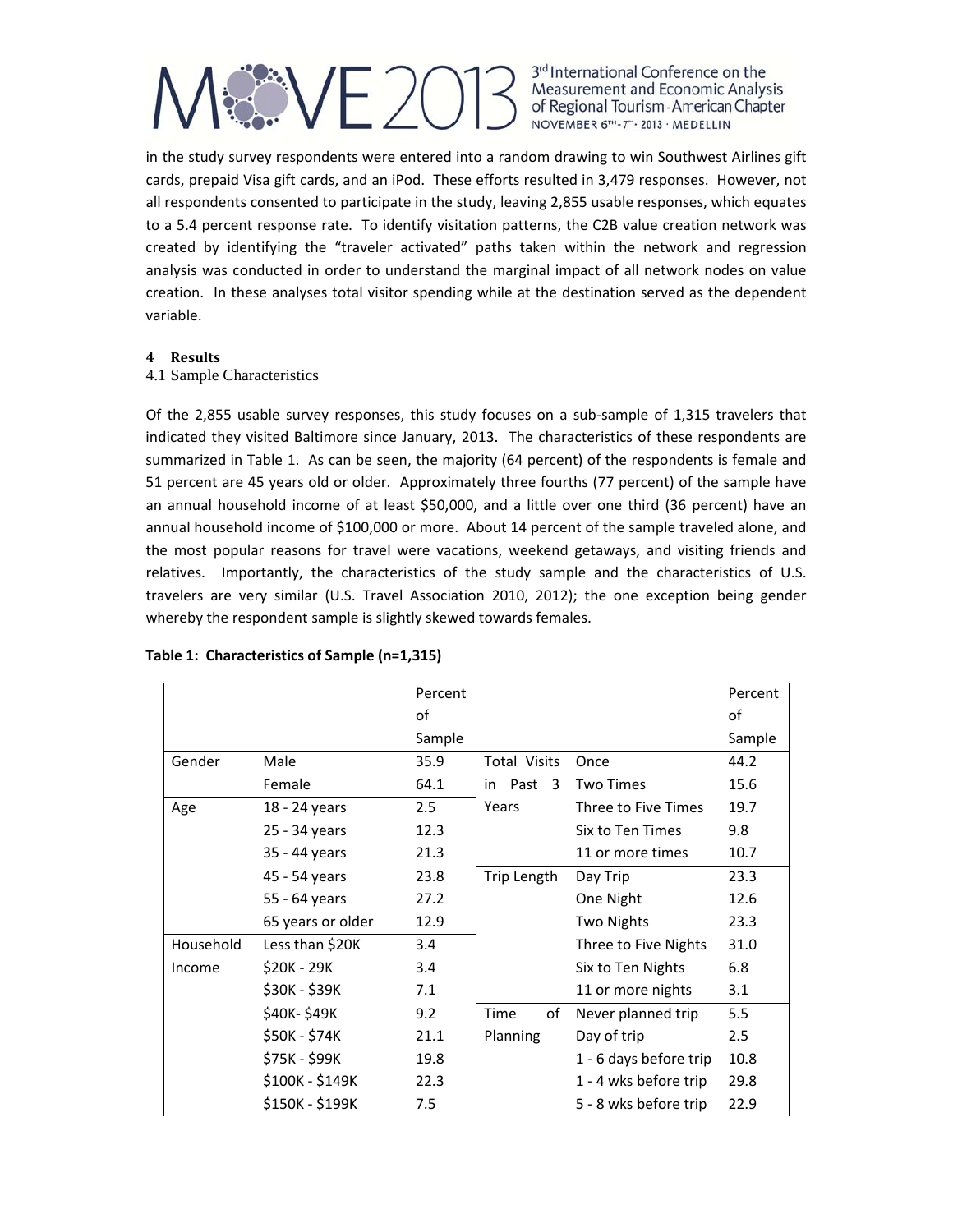

|            | \$200K and over       | 6.2             |           | 9+ wks before trip | 28.4 |
|------------|-----------------------|-----------------|-----------|--------------------|------|
| Travel     | One person on trip    | 13.7            | Overnight | Hotel              | 54.6 |
| Party Size | 2 persons             | 46.6<br>Accomm. |           | Motel              | 3.5  |
|            | 3 - 5 persons         | 32.3            |           | <b>B&amp;B</b>     | 1.8  |
|            | 6+ persons            | 7.5             |           | RV/Campsite        | 0.6  |
| Trip       | Vacation              | 38.8            |           | Family/Friends     | 12.0 |
| Purpose    | Weekend getaway       | 24.6            |           | No overnight       | 30.4 |
|            | Spec./sport event     | 15.6            |           |                    |      |
|            | Visit friend/relative | 24.9            |           |                    |      |
|            | <b>Business</b>       | 15.8            |           |                    |      |
|            | Other                 | 10.5            |           |                    |      |

Repeat visits to the destinations were common with nearly 56 percent of respondents having visited Baltimore more than once in the previous three years. The most common trip length was three to five nights (31 percent) and the most common time to start planning a trip was between one and four weeks before traveling (30 percent), followed closely by planning more than two months in advance (28 percent). Hotels (55 percent) were the most common form of overnight accommodation used by travelers, and staying with family and friends was a distant second (12 percent).

### 4.2 C2B Network Structure

In order to specify the C2B traveler activities network, respondents were asked to identify those places visited from a list of the main activities in Baltimore. In total, there were 43 separate Baltimore attractions and activities listed, and each item was coded as 1 if the respondent visited the activity, or coded as 0 if the respondent did not visit the activity. For the C2B traveler activities network, the average number of attractions visited by a traveler was 3.45 (SD=3.24). Table 2 shows the frequency in which each attraction was visited, along with the frequency of the visit being a planned or repeated.

### **Table 2: Most Visited Attractions within Baltimore's C2B Traveler Activities Network**

|                                                        | Percent   | Percent | Percent    |
|--------------------------------------------------------|-----------|---------|------------|
|                                                        | travelers | visits  | first time |
| <b>Baltimore Attraction</b>                            | visiting  | planned | visits     |
| A1: Basilica of the Assumption                         | 6.9%      | 50.0%   | 75.6%      |
| A2: Edgar Allan Poe Gravesite                          | 7.4%      | 60.9%   | 70.1%      |
| A3: Fort McHenry National Monument and Historic Shrine | 24.8%     | 72.6%   | 70.6%      |
| A4: Frederick Douglas - Isaac Myers Maritime Park      | 3.1%      | 35.1%   | 75.7%      |
| A5: Maryland Science Center                            | 9.7%      | 61.2%   | 56.9%      |
| A6: Maryland Zoo                                       | 5.3%      | 75.0%   | 64.1%      |
| A7: National Aquarium                                  | 34.1%     | 79.9%   | 53.2%      |
| A8: Orioles/Camden Yards                               | 28.2%     | 79.1%   | 46.0%      |
| A9: Sports Legends at Camden Yards                     | 8.8%      | 57.1%   | 61.0%      |
| A10: Star-Spangled Banner Flag House                   | 6.5%      | 41.0%   | 79.5%      |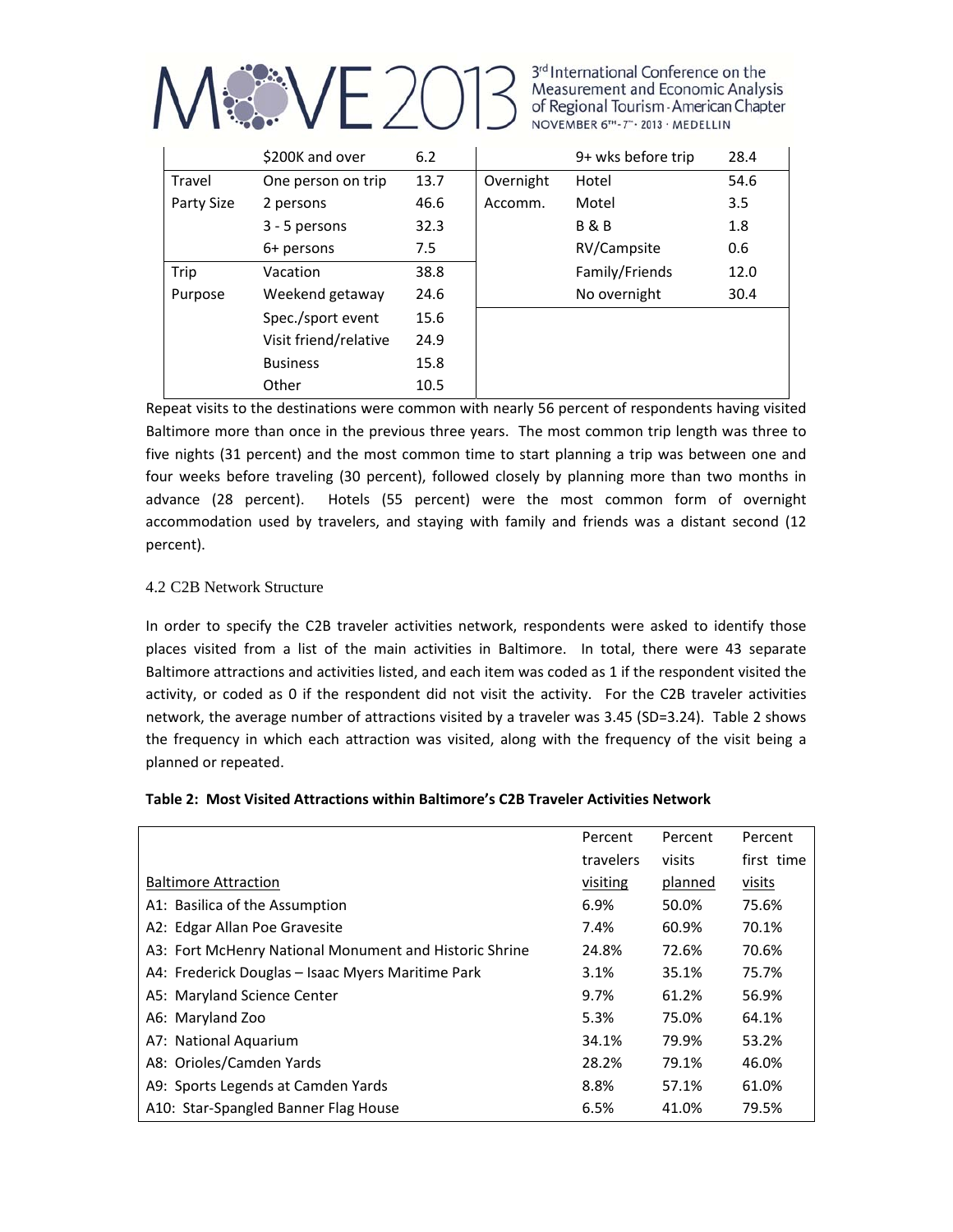## ME 2013 Measurement and Economic Analysis<br>of Regional Tourism - American Chapter<br>November 6<sup>TH</sup>-7<sup>-</sup>-2013 - MEDELLIN

| A11: USS Constellation/Historic Ships                      | 20.5% | 51.8% | 61.6% |
|------------------------------------------------------------|-------|-------|-------|
| A12: Washington Monument                                   | 12.9% | 49.7% | 55.5% |
| A13: Top of the World Observation Level                    | 8.3%  | 51.0% | 68.6% |
| A14: American Visionary Art Museum                         | 7.1%  | 52.9% | 68.2% |
| A15: B&O Railroad Museum                                   | 5.8%  | 73.5% | 51.5% |
| A16: Babe Ruth Birthplace & Museum                         | 5.5%  | 66.7% | 65.2% |
| A17: Baltimore Museum of Art                               | 6.1%  | 57.5% | 60.3% |
| A18: Baltimore Museum of Industry                          | 2.0%  | 54.2% | 83.3% |
| A19: Civil War Museum at President Street Station          | 3.1%  | 33.3% | 75.0% |
| A20: Geppi's Entertainment Museum                          | 1.9%  | 43.5% | 69.6% |
| A21: Jewish Museum of Maryland                             | 0.8%  | 66.7% | 66.7% |
| A22: Maryland Historical Society                           | 1.9%  | 47.8% | 65.2% |
| A23: National Great Blacks In Wax Museum                   | 2.4%  | 69.0% | 41.4% |
| A24: Port Discovery Children's Museum                      | 2.7%  | 68.8% | 62.5% |
| A25: Museum of Maryland African American History & Culture | 2.4%  | 46.4% | 71.4% |
| A26: The Walters Art Museum                                | 5.9%  | 64.8% | 57.7% |
| A27: Baltimore (First Mariner) Arena                       | 3.4%  | 61.0% | 51.2% |
| A28: Baltimore Symphony Orchestra                          | 1.1%  | 61.5% | 38.5% |
| A29: Bromo Seltzer Tower                                   | 1.6%  | 31.6% | 78.9% |
| A30: CenterStage                                           | 1.7%  | 13.6% | 9.5%  |
| A31: Everyman Theater                                      | 0.5%  | 71.4% | 64.7% |
| A32: Harborplace                                           | 38.1% | 64.2% | 42.8% |
| A33: Hippodrome Theater                                    | 1.5%  | 44.4% | 72.2% |
| A34: Power Plant Live                                      | 11.8% | 41.8% | 51.1% |
| A35: The Gallery Shopping Center                           | 18.9% | 43.2% | 51.1% |
| A36: The Lyric                                             | 0.9%  | 54.5% | 54.5% |
| A37: Fell's Point Walking Tour                             | 8.1%  | 38.1% | 70.1% |
| A38: Heritage Walk Tour                                    | 2.7%  | 40.6% | 68.8% |
| A39: Mount Vernon Walking Tour                             | 2.8%  | 54.5% | 60.6% |
| A40: Spirit Cruises/Seadog                                 | 5.0%  | 55.0% | 61.7% |
| A41: The Original Fell's Point Ghost Tour                  | 1.4%  | 61.1% | 72.2% |
| A42: Urban Pirates                                         | 1.4%  | 62.5% | 75.0% |
| A43: Watermark Cruises                                     | 4.3%  | 48.1% | 69.2% |

The most popular attraction within Baltimore is Harborplace, with 38.1 percent of all travelers visiting, followed by the National Aquarium (34.1 percent), and Camden yards (28.2 percent). The Baltimore attraction visits that were the most pre‐planned include the National Aquarium (79.9 percent), Camden Yards (79.1 percent), and the B & O Railroad Museum (73.5 percent). The attractions with the highest percentage of first time visitors were the Baltimore Museum of Industry (83.3 percent), the Star Spangled Banner House (79.5 percent), and the Bromo Seltzer Tower (78.9 percent).

C2B connections represent the unique path taken by each traveler through each of the destination's value creation networks. These paths can be analyzed through a triad census by identifying all of the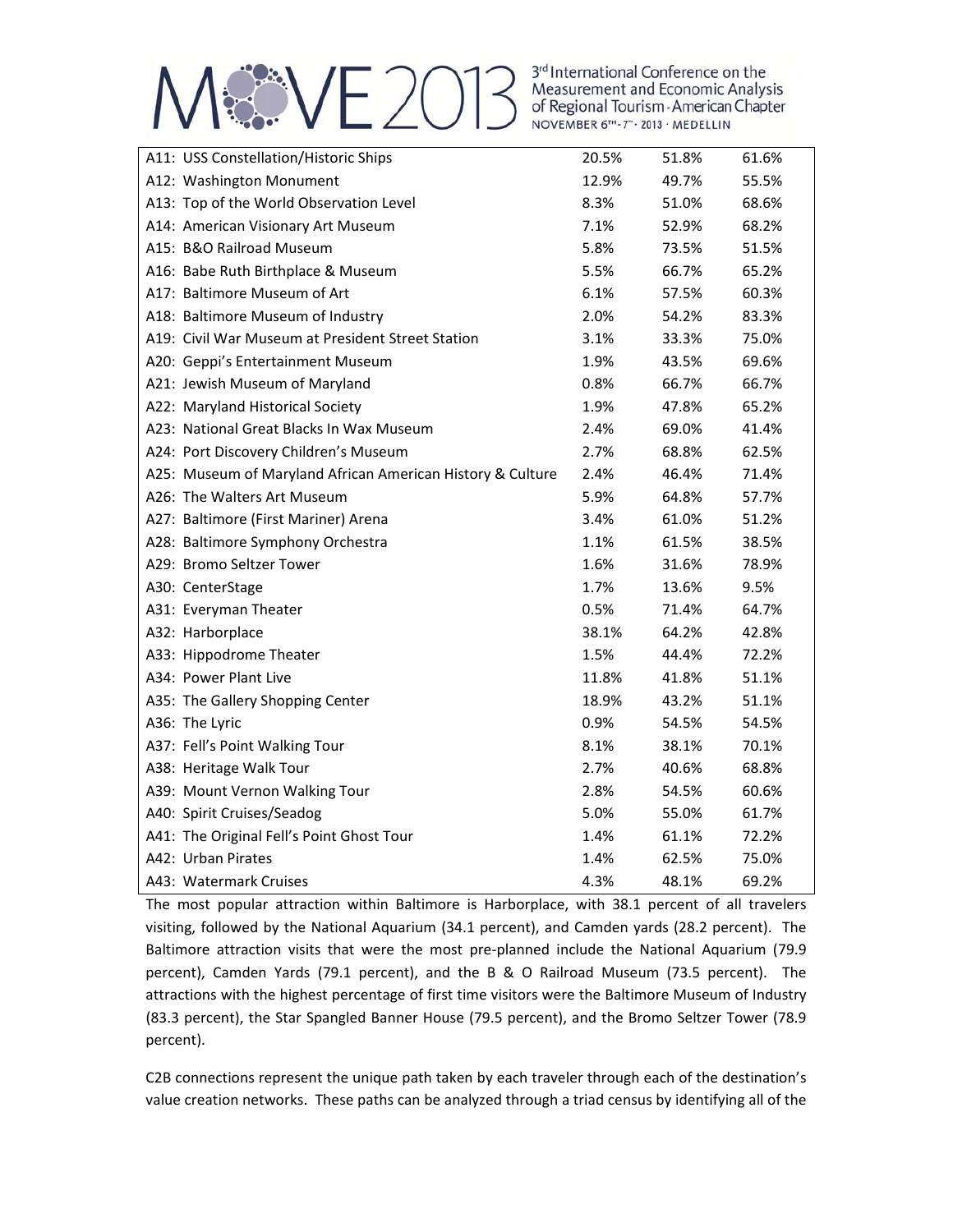pairs and triads of touch points visited by travelers. Within a network, a triad is a set of three nodes and the possible ties among them. Triads form the core structure of all high order networks and represent a valuable layer of meaning that can be used to understand value creation networks (Madhavan, Gnyawali, & Jinyu, 2004; Wasserman, 1977). When sequence is not considered, there are 903 (43 choose 2) possible paths that can be taken between pairs of attractions and 12,341 (43 choose 3) possible paths that can be taken between triads of attractions within the traveler activities network. Of these possible paths, 835 (93 percent) of the pair paths were taken and 4,084 (33 percent) of the triad paths were taken.

Table 3 shows the top traveler‐activated paths for Baltimore's traveler activities network. The most popular pair of attractions is the National Aquarium + Harborplace (17.3 percent). The most popular triad, taken by 6.7 percent of all Baltimore travelers was Fort McHenry + National Aquarium + Harborplace, followed closely by the combination of the National Aquarium + USS Constellation/Historic Ships + Harborplace (6.4 percent), and National Aquarium + Orioles/Camden Yards + Harborplace (6.3 percent). Importantly, it is argued that the patterns and structures of triads within a network can be useful in identifying competitive and cooperative relationships or reveal popular bundles of attractions that could be marketed as packages (Madhavan et al., 2004).

|                             | Percent  |                              | Percent  |
|-----------------------------|----------|------------------------------|----------|
| <b>Top Attraction Pairs</b> | оf       | <b>Top Attraction Triads</b> | оf       |
|                             | Visitors |                              | Visitors |
|                             |          |                              |          |
| A7 * A32                    | 17.2%    | A3 * A7 * A32                | 6.7%     |
| A8 * A32                    | 12.9%    | A3 * A11 * A32               | 6.4%     |
| A32 * A35                   | 12.5%    | A7 * A8 * A32                | 6.3%     |
|                             |          |                              |          |
| A3 * A32                    | 12.5%    | A7 * A11 * A32               | 6.1%     |
| A11 * A32                   | 11.5%    | A3 * A7 * A11                | 5.1%     |
| A3 * A7                     | 11.3%    | A8 * A11 * A32               | 4.6%     |
| $A7 * A8$                   | 10.7%    | A5 * A7 * A32                | 4.4%     |
| A7 * A11                    | 10.7%    | A3 * A32 * A35               | 4.2%     |
|                             |          |                              |          |
| A3 * A11                    | 10.3%    | A3 * A8 * A32                | 4.2%     |
| $A7 * A35$                  | 9.4%     | A8 * A9 * A32                | 4.2%     |
| A3 * A8                     | 8.1%     | A7 * A11 * A35               | 3.7%     |
| A8 * A11                    | 7.9%     | A7 * A13 * A32               | 3.6%     |
|                             |          |                              |          |

### **Table 3: Frequency of Baltimore Attraction Bundles**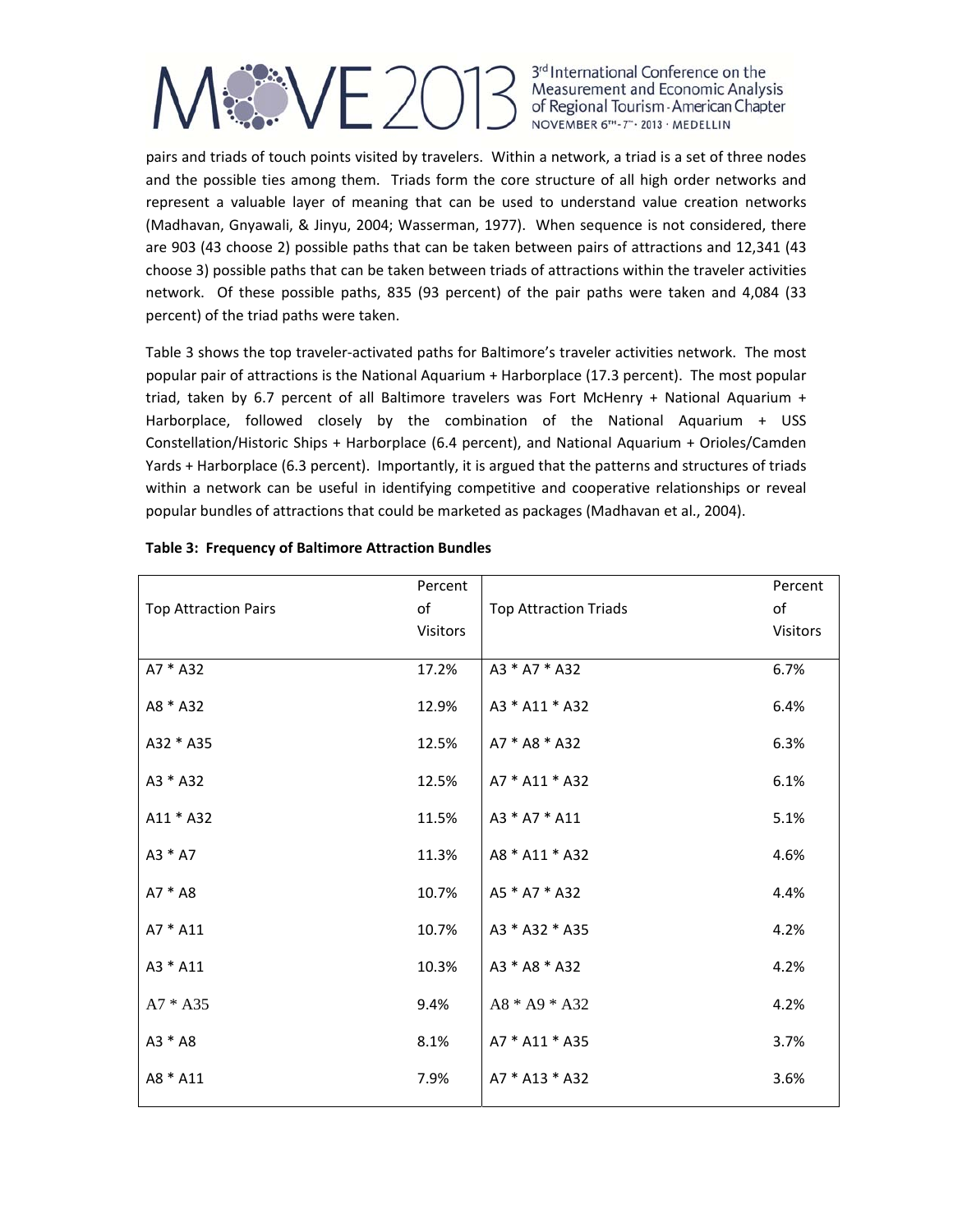

3rd International Conference on the<br>Measurement and Economic Analysis NOVEMBER 6TH-7" . 2013 · MEDELLIN

| A32 * A34  | 7.6% | A3 * A7 * A35  | 3.6% |
|------------|------|----------------|------|
| A8 * A9    | 7.5% | A3 * A8 * A11  | 3.6% |
| $A7 * A34$ | 7.3% | A7 * A8 * A35  | 3.5% |
| A8 * A35   | 7.0% | A3 * A11 * A35 | 3.3% |
| A5 * A7    | 6.6% | A7 * A11 * A34 | 3.2% |
| $A7 * A12$ | 6.0% | A3 * A7 * A13  | 3.1% |
| A5 * A32   | 5.9% | A7 * A9 * A32  | 3.1% |
| A3 * A35   | 5.8% | A3 * A7 * A12  | 2.9% |
| A11 * A35  | 5.8% | A3 * A10 * A32 | 2.9% |
| A7 * A13   | 5.8% | A3 * A7 * A34  | 2.8% |
| A12 * A32  | 5.5% | A5 * A8 * A32  | 2.7% |
| A3 * A12   | 5.1% | A2 * A3 * A32  | 2.6% |
| A9 * A32   | 5.1% | A3 * A32 * A37 | 2.6% |
| A3 * A10   | 5.0% | A7 * A8 * A16  | 2.6% |
| A13 * A32  | 4.7% | A7 * A12 * A32 | 2.6% |
|            |      |                |      |

### 4.3 Deconstructing C2B Traveller-Activated Paths

While the identification of the most important attractions (nodes) within the network and the most dominant paths that connect attractions both have implications for strategic network management and the design of competitive tourism destinations, it is also useful to understand the marginal contribution of each attraction towards destination value creation. By using the traveling-thenetwork paradigm to better understand how value is created within a destination, attention may be focused on key network elements that can be manipulated to improve destination competitiveness. Baltimore's C2B network was next deconstructed to estimate total trip expenditure according to the number of places visited.

Total trip expenditure was measured by asking respondents "Approximately how much did you (and members of your immediate travel party) spend while visiting Baltimore?" Respondents were then provided space to enter the amount spent for each of the following categories: activities and attractions, food and beverage, special/sporting events, shopping, overnight accommodations, transportation within the destination, and miscellaneous. Total trip expenditure was calculated as the sum of the spending entered for each category.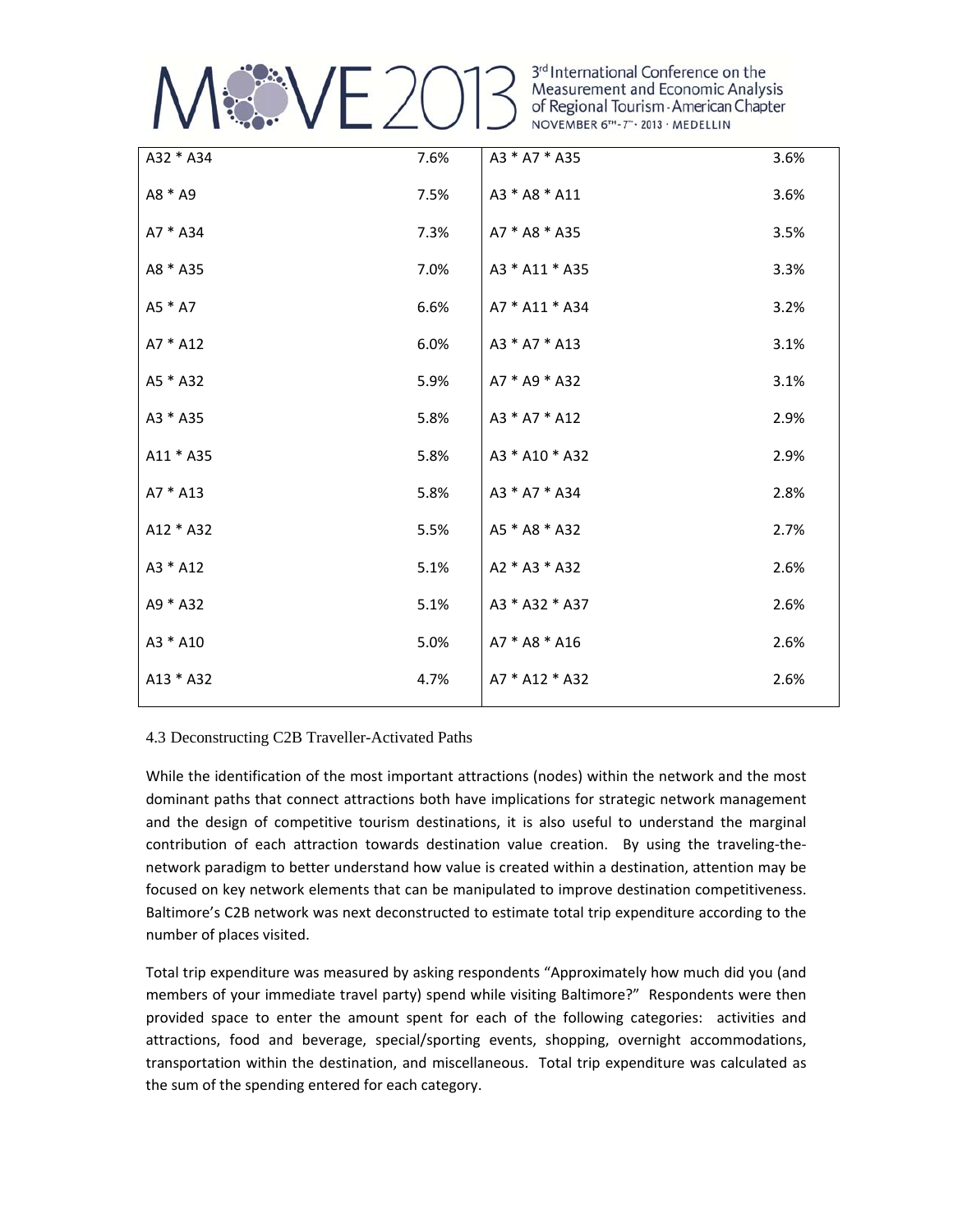

A series of analyses were conducted to illustrate the relationship between total spending and attractions visited. Table 4 shows how the spending per attractions increases in a non‐linear fashion. The average total trip expenditure was \$713 (SD=\$777). As can be seen, average spending when no attractions are visited is \$296. Notable increases in spending are observed when the number attractions visited increases from one to two, and also from three to four. This is evidence suggesting that two activities per day in Baltimore increases total visitor expenditure because an overnight stay is then required.

| of<br>No. | attractions | Freg. | Mean Expenditure | <b>Standard Deviation</b> |
|-----------|-------------|-------|------------------|---------------------------|
| visited   |             |       |                  |                           |
| $\Omega$  |             | 16.7% | \$296.25         | \$518.80                  |
| 1         |             | 16.0% | \$387.06         | \$529.99                  |
| 2         |             | 14.4% | \$638.71         | \$646.21                  |
| 3         |             | 12.8% | \$739.80         | \$687.77                  |
| 4         |             | 10.6% | \$903.40         | \$819.85                  |
| 5         |             | 8.8%  | \$952.82         | \$816.21                  |
| 6         |             | 4.8%  | \$1090.18        | \$835.33                  |
| $7+$      |             | 15.8% | \$1161.31        | \$939.64                  |
| Overall   |             | 100%  | \$713.91         | \$777.77                  |

|  |  |  |  |  |  | Table 4: Average Expenditure based on number of attractions visited |
|--|--|--|--|--|--|---------------------------------------------------------------------|
|--|--|--|--|--|--|---------------------------------------------------------------------|

Next, analyses were conducted to determine the average total expenditure for each individual Baltimore attraction. The results are reported in Table 5. As expected, there is significant variation in the total amount spent while in Baltimore based on the attractions visited. Table 5 shows that the attraction with the lowest mean expenditure is the Everyman Theater, indicating that visitors to this attraction only spent a total of \$545 on their entire trip to Baltimore. The attraction with the highest average total spending was the Mount Vernon walking tour, with visitors to this attraction spending on average a total of \$1176 while on their Baltimore trip. Among the top three most visited attractions (Harbor Place, the National Aquarium, and Camden Yards) the attraction with the highest average total trip expenditure was the National Aquarium (\$985) followed closely by Camden Yards (\$984). Harborplace visitors spent significantly less per trip at \$886.

Table 6 shows that there is additional variation in spending based on attraction visited and the total number of attractions visited. For example, when Haborplace (A32) is the only place visited, the average total trip expenditure is \$569. When one or two additional attractions are visited, total average spending increases to \$688, and when a third attraction is visited, average spending jumps to \$859. By comparison, when the National Aquarium (A7) is the only attraction visited, average total spending is \$295. When a second, third, and fourth attraction are visited in addition to the National Aquarium, total trip spending increases to \$757, \$819, and \$1059 respectively.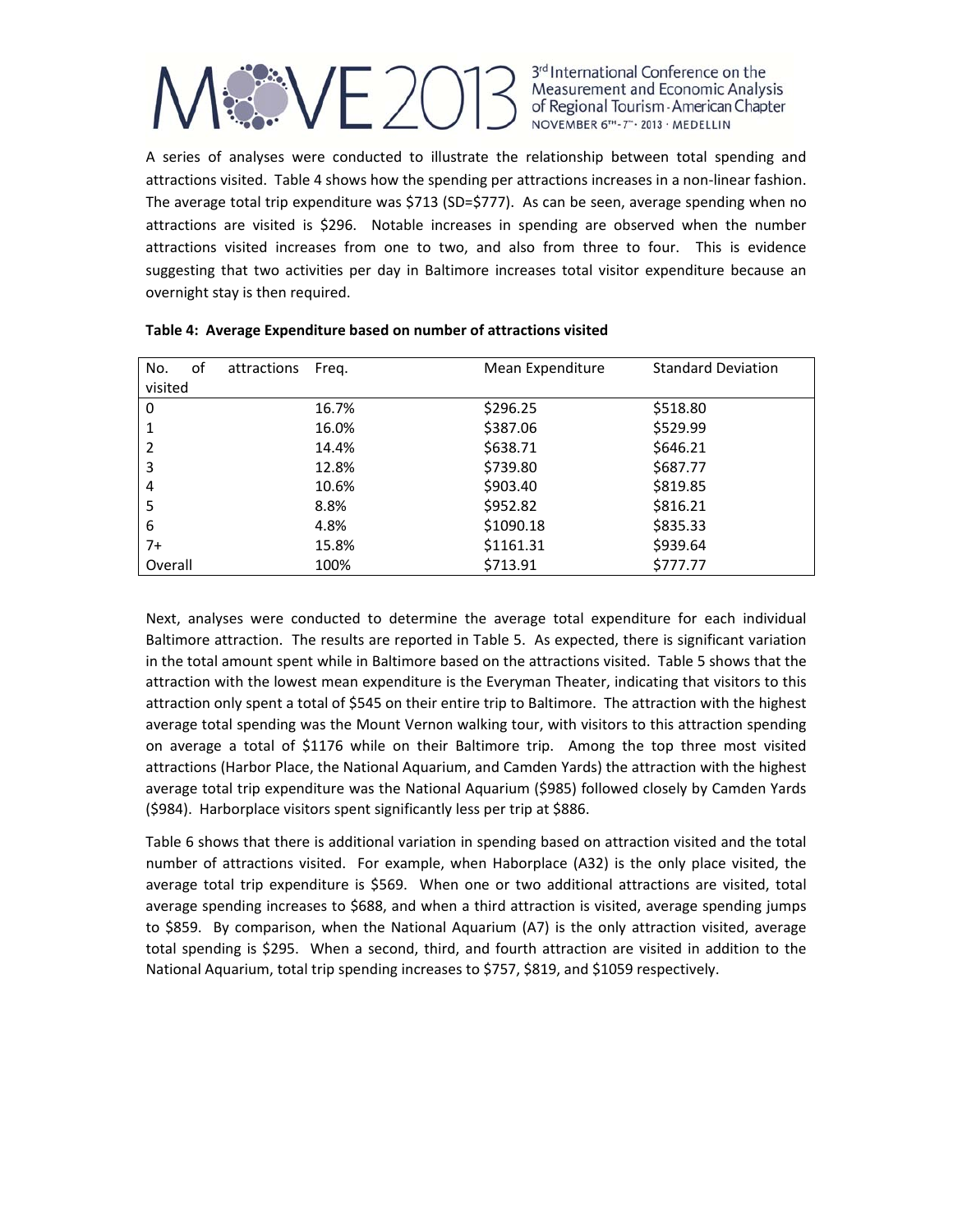

3<sup>rd</sup> International Conference on the<br>Measurement and Economic Analysis<br>of Regional Tourism - American Chapter<br>NOVEMBER 6<sup>m</sup> - 7<sup>n</sup> - 2013 - MEDELLIN

### **Table 5: Average Expenditure by Attraction Visited**

|                                                            | Percent   |             |           |
|------------------------------------------------------------|-----------|-------------|-----------|
|                                                            | travelers | Mean Total  | Standard  |
| <b>Baltimore Attraction</b>                                | visiting  | Expenditure | Deviation |
| A31: Everyman Theater                                      | 0.5%      | \$545.33    | \$402.23  |
| A30: CenterStage                                           | 1.7%      | \$631.75    | \$693.86  |
| A36: The Lyric                                             | 0.9%      | \$754.27    | \$738.12  |
| A29: Bromo Seltzer Tower                                   | 1.6%      | \$767.74    | \$761.79  |
| A27: Baltimore (First Mariner) Arena                       | 3.4%      | \$780.93    | \$544.34  |
| A41: The Original Fell's Point Ghost Tour                  | 1.4%      | \$842.94    | \$527.13  |
| A22: Maryland Historical Society                           | 1.9%      | \$855.82    | \$810.58  |
| A15: B&O Railroad Museum                                   | 5.8%      | \$873.87    | \$708.62  |
| A32: Harborplace                                           | 38.1%     | \$886.20    | \$801.27  |
| A28: Baltimore Symphony Orchestra                          | 1.1%      | \$891.62    | \$977.38  |
| A24: Port Discovery Children's Museum                      | 2.7%      | \$917.18    | \$723.99  |
| A20: Geppi's Entertainment Museum                          | 1.9%      | \$927.64    | \$819.30  |
| A3: Fort McHenry National Monument and Historic Shrine     | 24.8%     | \$940.64    | \$837.08  |
| A25: Museum of Maryland African American History & Culture | 2.4%      | \$951.86    | \$625.90  |
| A9: Sports Legends at Camden Yards                         | 8.8%      | \$966.12    | \$767.53  |
| A34: Power Plant Live                                      | 11.8%     | \$971.04    | \$842.75  |
| A11: USS Constellation/Historic Ships                      | 20.5%     | \$976.51    | \$874.50  |
| A23: National Great Blacks In Wax Museum                   | 2.4%      | \$980.50    | \$1021.59 |
| A1: Basilica of the Assumption                             | 6.9%      | \$981.46    | \$968.58  |
| A8: Orioles/Camden Yards                                   | 28.2%     | \$984.05    | \$935.55  |
| A7: National Aquarium                                      | 34.1%     | \$985.14    | \$860.73  |
| A43: Watermark Cruises                                     | 4.3%      | \$985.20    | \$703.69  |
| A14: American Visionary Art Museum                         | 7.1%      | \$990.37    | \$904.27  |
| A2: Edgar Allan Poe Gravesite                              | 7.4%      | \$996.22    | \$917.10  |
| A13: Top of the World Observation Level                    | 8.3%      | \$1017.15   | \$827.11  |
| A6: Maryland Zoo                                           | 5.3%      | \$1022.41   | \$785.58  |
| A10: Star-Spangled Banner Flag House                       | 6.5%      | \$1029.98   | \$850.53  |
| A12: Washington Monument                                   | 12.9%     | \$1032.00   | \$975.33  |
| A35: The Gallery Shopping Center                           | 18.9%     | \$1046.81   | \$898.95  |
| A37: Fell's Point Walking Tour                             | 8.1%      | \$1049.06   | \$934.25  |
| A21: Jewish Museum of Maryland                             | 0.8%      | \$1052.67   | \$1127.48 |
| A17: Baltimore Museum of Art                               | 6.1%      | \$1052.83   | \$1026.48 |
| A19: Civil War Museum at President Street Station          | 3.1%      | \$1065.81   | \$1008.03 |
| A5: Maryland Science Center                                | 9.7%      | \$1076.39   | \$845.56  |
| A26: The Walters Art Museum                                | 5.9%      | \$1081.56   | \$1047.32 |
| A4: Frederick Douglas - Isaac Myers Maritime Park          | 3.1%      | \$1094.32   | \$769.61  |
| A33: Hippodrome Theater                                    | 1.5%      | \$1095.39   | \$1157.28 |
| A18: Baltimore Museum of Industry                          | 2.0%      | \$1097.38   | \$1086.64 |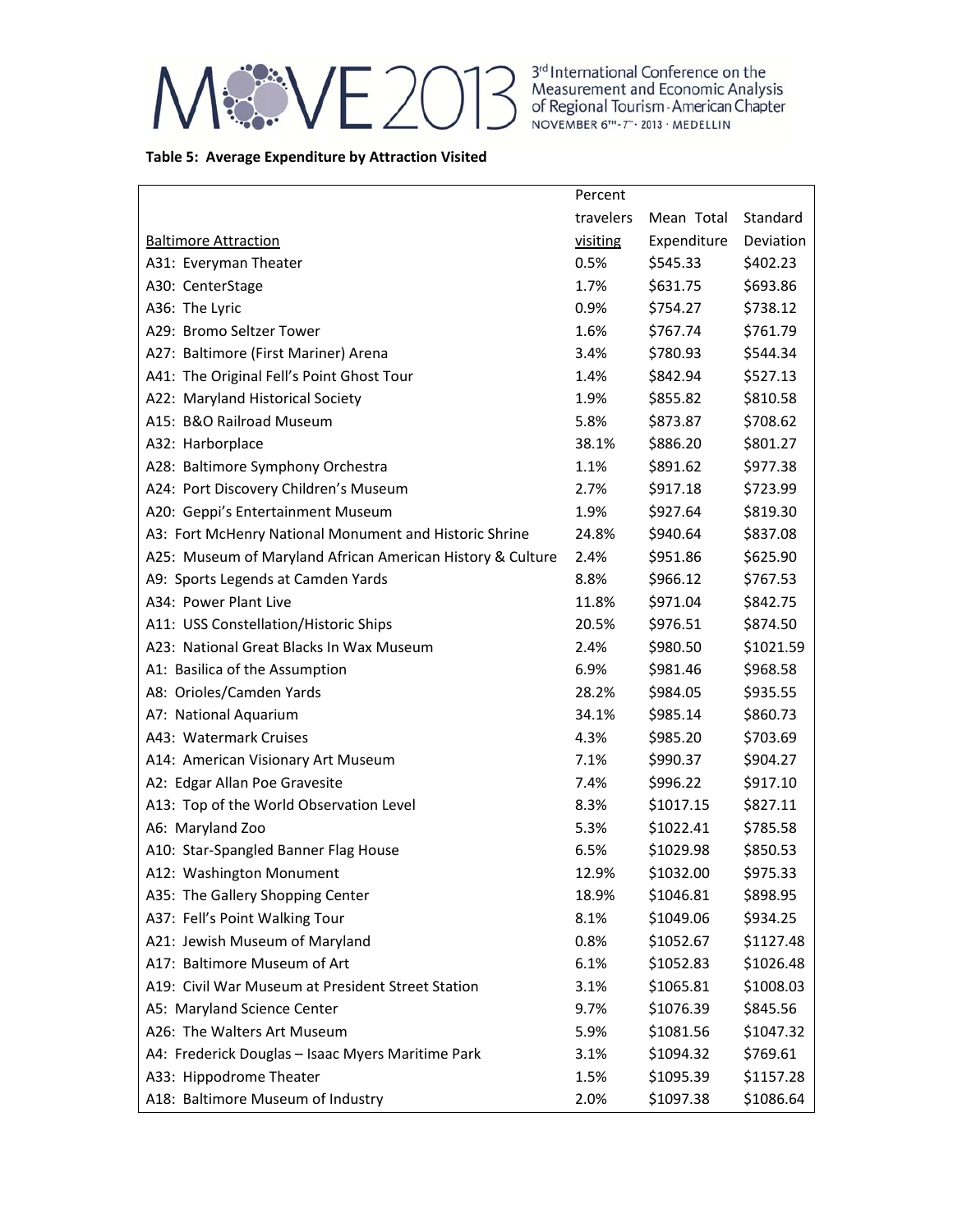

| A42: Urban Pirates                 | 1.4% | \$1114.81 | \$953.96  |
|------------------------------------|------|-----------|-----------|
| A16: Babe Ruth Birthplace & Museum | 5.5% | \$1129.69 | \$1066.86 |
| A40: Spirit Cruises/Seadog         | 5.0% | \$1148.78 | \$828.17  |
| A38: Heritage Walk Tour            | 2.7% | \$1165.53 | \$1121.82 |
| A39: Mount Vernon Walking Tour     | 2.8% | \$1176.33 | \$1035.90 |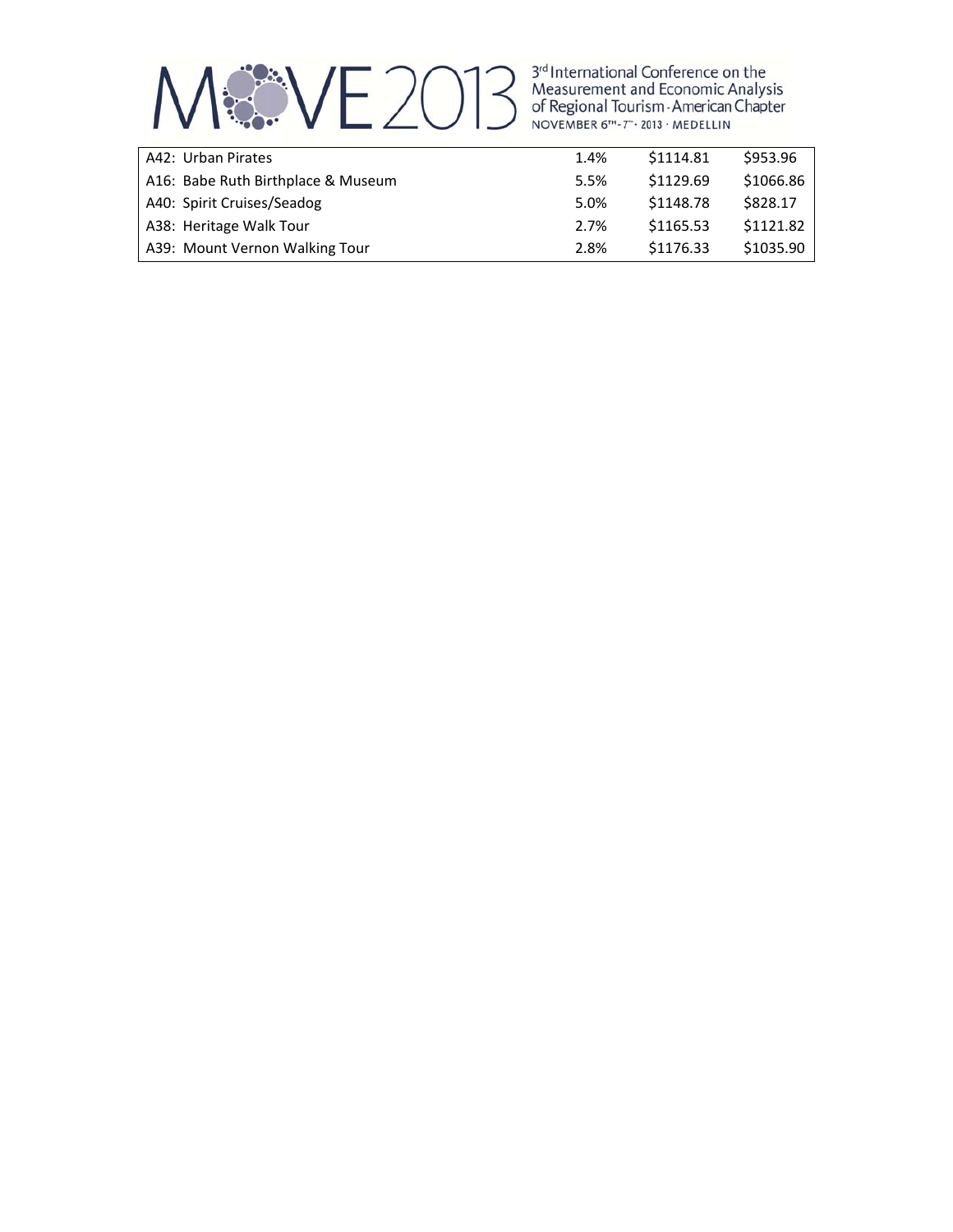ME 2013 Measurement and Economic Analysis<br>of Regional Tourism - American Chapter<br>November 6<sup>TH</sup>-7<sup>-</sup>-2013 - MEDELLIN

|  |  | Table 6: Average Expenditure by Attraction Visited and Number of Attractions Visited |
|--|--|--------------------------------------------------------------------------------------|
|--|--|--------------------------------------------------------------------------------------|

| <b>Baltimore</b> | Number of Attraction Visits |                    |           |           |           |           | Overall                       |                               |
|------------------|-----------------------------|--------------------|-----------|-----------|-----------|-----------|-------------------------------|-------------------------------|
| Attraction       | 1                           | $\overline{2}$     | 3         | 4         | 5         | 6         | 7                             |                               |
| A1               | \$450.00                    | \$126.67           | \$605.78  | \$774.31  | \$765.27  | \$979.17  | \$1277.92 \$981.46            |                               |
| A2               | \$100.00                    | \$785.00           | \$665.00  | \$1299.50 | \$894.67  | \$757.67  | \$1086.06 \$996.22            |                               |
| A3               | \$404.85                    | \$509.73           | \$585.66  | \$855.78  | \$899.05  | \$1099.80 | \$1241.82 \$940.64            |                               |
| A4               |                             | \$525.00           | \$1425.00 | \$679.50  | \$455.00  | \$1271.75 | \$1211.96                     | \$1094.32                     |
| A <sub>5</sub>   | \$1025.00                   | \$544.17           | \$797.69  | \$633.31  | \$901.07  | \$1291.25 | \$1302.88                     | \$1076.39                     |
| A <sub>6</sub>   | \$890.00                    | \$497.78           | \$811.40  | \$995.71  | \$1454.00 | \$938.00  | \$1163.06                     | \$1022.41                     |
| A7               | \$294.76                    | \$757.12           | \$819.34  | \$1059.02 | \$1030.12 | \$1005.44 | \$1257.33                     | \$985.14                      |
| A8               | \$379.76                    | \$692.24           | \$897.56  | \$947.22  | \$1163.00 | \$1139.43 | \$1254.04                     | \$984.05                      |
| A9               |                             | \$416.83           | \$680.73  | \$782.78  | \$1063.39 | \$924.75  | \$1110.39                     | \$966.12                      |
| A10              | \$370.00                    | \$190.00           | \$673.00  | \$491.92  | \$621.64  | \$1073.00 | \$1254.77                     | \$1029.98                     |
| A11              | \$231.25                    | \$519.78           | \$688.16  | \$828.77  | \$761.83  | \$1301.00 | \$1223.68                     | \$976.51                      |
| A12              | \$473.60                    | \$606.88           | \$808.88  | \$862.94  | \$848.40  | \$967.38  | \$1292.59                     | \$1032.00                     |
| A13              | \$270.00                    | \$326.00           | \$472.50  | \$858.67  | \$801.94  | \$1134.50 | \$1236.12 \$1017.15           |                               |
| A14              | \$265.75                    | \$276.00           | \$1129.20 | \$809.43  | \$857.34  | \$1113.36 | \$1145.74                     | \$990.37                      |
| A15              | \$350.00                    | \$419.50           | \$610.91  | \$473.86  | \$1054.00 | \$534.00  | \$1073.45 \$873.87            |                               |
| A16              | \$462.50                    |                    | \$527.50  | \$1305.40 | \$1006.64 | \$799.63  | \$1325.66                     | \$1129.69                     |
| A17              | \$275.00                    | \$246.25           | \$650.00  | \$952.50  | \$917.50  | \$806.43  | \$1328.95                     | \$1052.83                     |
| A18              |                             | \$102.50           |           | \$1006.67 | \$482.50  | \$50.00   | \$1381.06                     | \$1097.38                     |
| A19              | \$275.00                    | \$215.00           | \$734.33  | \$1672.00 | \$795.29  | \$480.00  | \$1251.67                     | \$1065.81                     |
| A20              | \$45.00                     | \$369.00           | \$382.50  | \$1235.50 | \$1384.67 | \$645.50  | \$1113.56                     | \$927.64                      |
| A21              |                             |                    | \$493.50  | \$1183.33 |           |           | \$1234.25                     | \$1052.67                     |
| A22              | \$43.50                     |                    |           | \$570.00  | \$1195.00 |           | \$989.75                      | \$855.82                      |
| A23              | \$426.00                    | \$517.50           | \$332.50  | \$422.50  | \$250.00  | \$1372.50 | \$1436.08                     | \$980.50                      |
| A24              | \$392.50                    | \$100.00           | \$412.50  | \$1048.33 | \$585.12  | \$3150.00 | \$1133.93                     | \$917.18                      |
| A25              |                             |                    |           | \$1073.64 |           | \$988.33  | \$915.95                      | \$951.86                      |
| A26              |                             | \$55.00            | \$472.09  | \$571.25  | \$1016.13 | \$1001.67 | \$1384.15                     | \$1081.56                     |
| A27              | \$511.67                    | \$850.00           | \$1000.00 | \$760.00  | \$1002.50 | \$701.25  | \$748.35                      | \$780.93                      |
| A28              | \$0.00                      |                    | \$1400.00 | \$0.00    |           | \$672.00  | \$1057.67                     | \$891.62                      |
| A29              | \$285.00                    |                    |           |           | \$850.50  |           | \$787.56                      | \$767.74                      |
| A30              | \$145.00                    | \$200.00           | \$405.00  |           |           | \$660.00  | \$902.27                      | \$631.75                      |
| A31              |                             |                    | \$1150.00 |           | \$145.00  | \$325.00  | \$550.67                      | \$545.33                      |
| A32              | \$568.75                    | \$688.09           | \$687.64  | \$859.02  | \$919.96  |           | \$1052.05 \$1104.50 \$886.20  |                               |
| A33              | \$240.00                    | \$477.50           | \$1458.33 |           | \$1600.00 |           |                               | \$1140.64 \$1095.39           |
| A34              | \$415.83                    | \$784.00           | \$595.89  | \$810.73  | \$965.41  |           | \$1208.00 \$1077.90 \$971.04  |                               |
| A35              | \$196.67                    | \$852.83           | \$925.65  | \$931.33  | \$1018.04 |           | \$1267.14 \$1186.05 \$1046.81 |                               |
| A36              |                             | \$387.50           |           | \$950.00  | \$945.00  |           | \$803.86                      | \$754.27                      |
| A37              | \$1210.00                   | \$767.00           | \$819.14  | \$876.50  | \$943.67  |           | \$1470.75 \$1124.55 \$1049.06 |                               |
| A38              |                             | \$375.00           | \$857.50  | \$432.50  | \$788.00  | \$820.00  |                               | \$1408.67 \$1165.53           |
| A39              |                             | \$1300.00 \$142.50 |           | \$905.00  | \$575.00  |           |                               | \$1557.50 \$1351.38 \$1176.33 |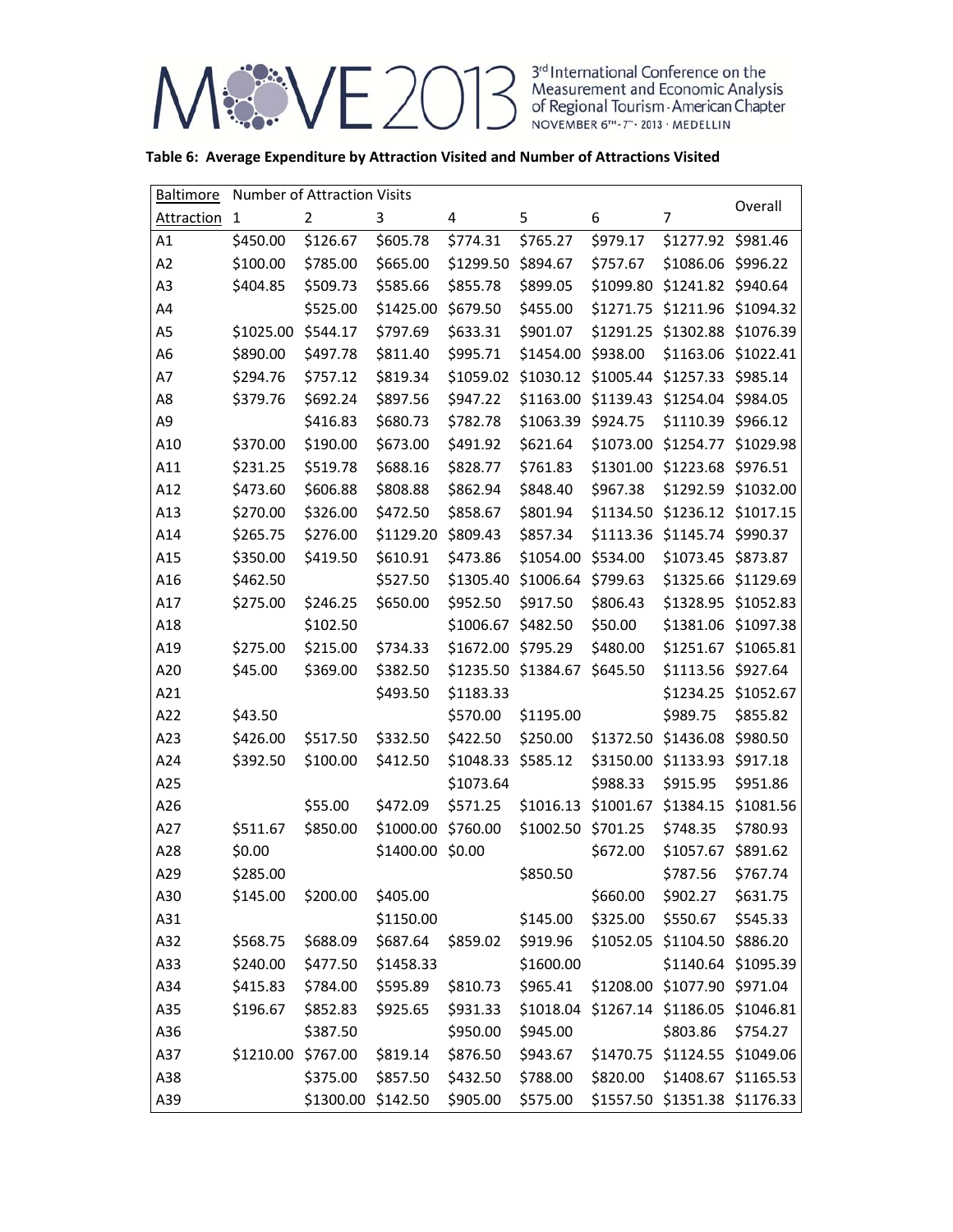

| A40   | \$580.00 |          | \$642.50 \$807.86 \$1537.50 \$1323.13 \$948.00 \$1220.71 \$1148.78 |                                                 |  |  |
|-------|----------|----------|--------------------------------------------------------------------|-------------------------------------------------|--|--|
| l A41 |          | \$515.00 |                                                                    | \$855.00 \$1057.50 \$672.00 \$880.30 \$842.94   |  |  |
| A42   |          | \$210.00 |                                                                    | \$1668.33 \$450.00 \$2292.50 \$922.13 \$1114.81 |  |  |
| A43   | S65.00   |          | \$1025.00 \$576.00 \$867.20 \$922.40 \$1033.50 \$1149.52 \$985.20  |                                                 |  |  |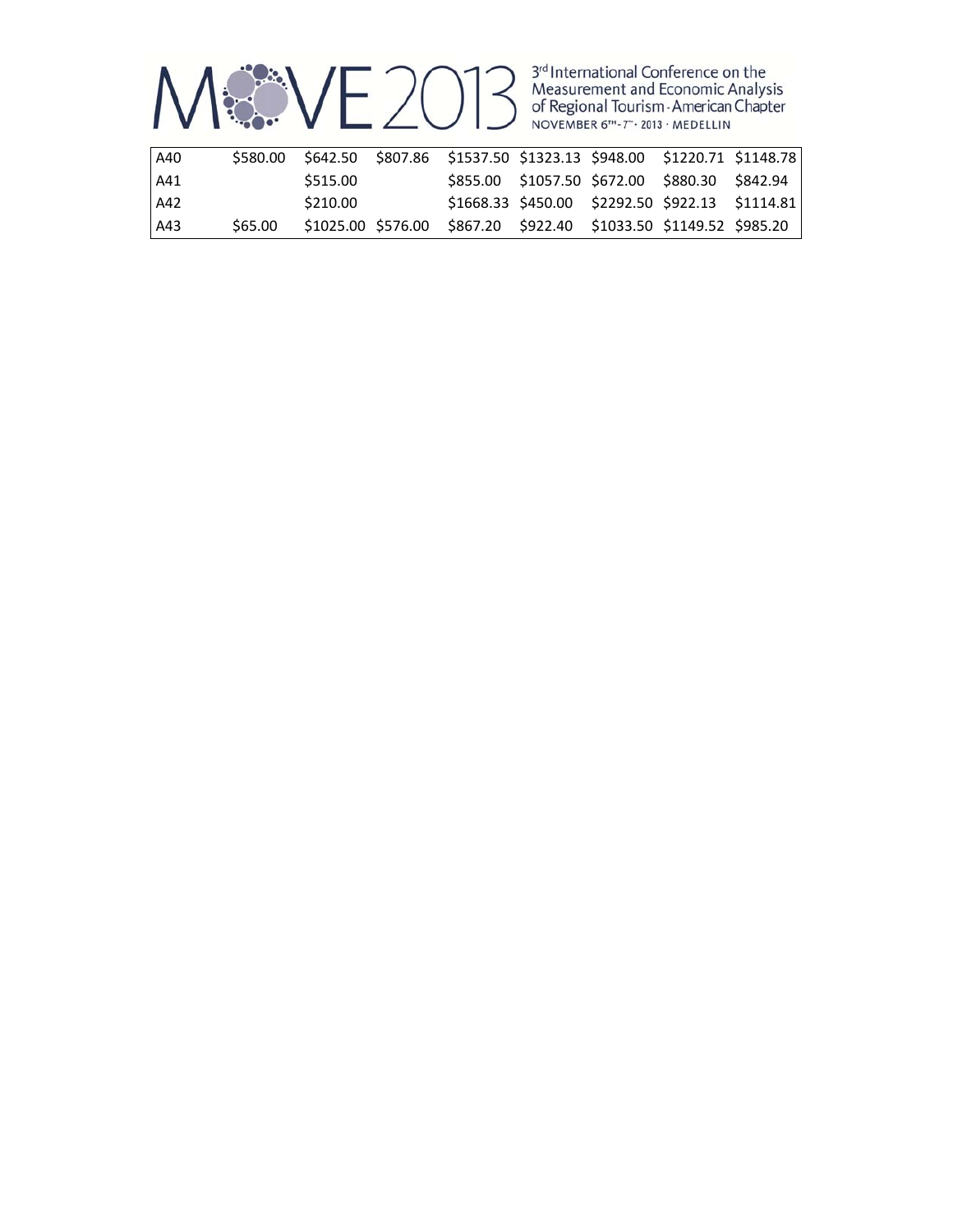### **18NE 2013**

3rd International Conference on the Measurement and Economic Analysis of Regional Tourism - American Chapter NOVEMBER 6TH-7" . 2013 . MEDELLIN

4.4 Regression Analysis

The final analysis of this study used multiple regression analysis to estimate the impact of traveler activated paths on created destination value. The independent variables represented the activated paths of the traveler activities network and the dependent variable was total trip expenditure. The regression model was constructed following Fesenmaier and Lieber (1988) and Lieber and Fesenmaier (1988) where each network touch point and each activated path between two touch points was dummy coded (0/1). In total, 946 network elements (nodes and ties) are used to construct Baltimore's activated C2B traveler activities network. However, the inclusion of too many independent variables relative to the number of observations will often result in over-fitting the regression model and may lead to unreliable coefficients that are not useful for prediction purposes. Therefore, following Peduzzi, Concato, Kemper, Holford, and Feinstein (1996), those dummy coded network variables that did not have at least ten observations in the sample were eliminated from the model in order to avoid biased regression coefficients. Thus, 41 of the 43 attractions and 286 of the 835 activated paths between attractions were entered into the activated C2B network regression model.

The results of the regression analysis are presented in Table 7 as a matrix where 47.2 percent of the variation in total trip expenditure (R<sup>2</sup>=.472, Adjusted R<sup>2</sup>=.269, F=2.324, p>.000), and the intercept is \$282.42. The diagonal elements of the matrix are the regression coefficients for each Baltimore attraction and can be interpreted as the main effects that visiting each destination attraction has on total spending. The off diagonal elements within Table 7 are the interaction effects and represent the marginal change in total expenditure caused by taking the path between two particular destination attractions. Statistically significant regression coefficients are highlighted in green (see Fesenmaier and Lieber, 1988 and Lieber and Fesenmaier, 1988 for a more in‐depth interpretation of the respective regression coefficients).

It is noteworthy that not all of the activated network elements are found to be statistically significant in either value creation model. This does not suggest, however, that activated network elements not found in the final models do not contribute to destination value. Rather, it implies that most of the activated network elements simply do not significantly increase or decrease the average value created by destination visitors. Instead, regression analysis only identifies those network elements that are causing significant deviation from the average value created. Once these key network elements are recognized DMOs should adjust their strategies to manipulate the value creation networks in order to maximize destination competitiveness.

As can be seen in Tables 7, the paths have both positive and negative impact on destination value. For example, the single attraction touchpoint with the highest statistically significant impact on total visitor expenditure is the Museum of Maryland African American History & Culture (b=\$1178, p=.044) but other combinations of touch points are even more profitable, such as the path connecting the National Aquarium and the Baltimore Museum of Industry (b=\$3878, p=.021). Other paths within the activities network, such as the path connecting Sports Legends at Camden Yards and the Spirit Cruises/Seadog (b=-\$1026, p=.011) actually have a significant negative effect on the average value created within the destination. This matrix in Table 7 can also be used to predict total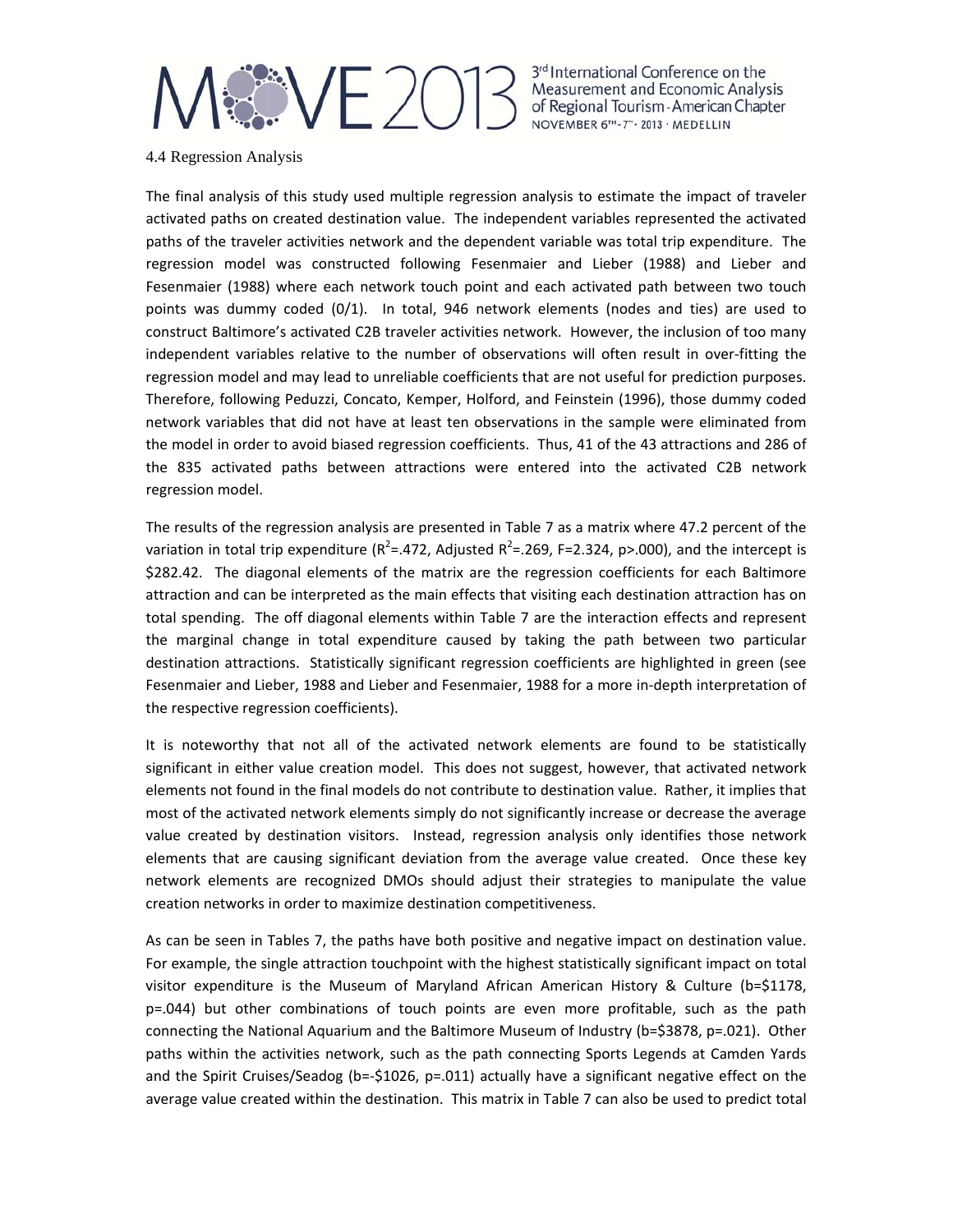

visitor expenditure. For example, if a travel party visited the National Aquarium (A7) and Camden Yards (A8), the expected total trip expenditure predicted by the regression model would be \$282  $(intexcept) + $167 (A7) + $190 (A8) + $126 (A7*A8) = $765.$ 

The marginal impact that each destination attraction and path has on total visitor expenditure can be represented graphically using networks. The matrix in Table 7 was entered into Gephi 0.8.2 (Bastian, Heymann, & Jacomy, 2009) in order to visualize total visitor expenditures within Baltimore's C2B attractions network. As can be seen in Figure 2, attractions with positive main effects on spending are represented with green coloring, while attractions with negative main effects are depicted in red. Likewise, paths with positive effects on total spending are depicted in green and paths between attractions with negative effects on spending are shown in red. Finally, the size of network nodes and the thickness of network ties shown in Figure 2 represent the magnitude of the effects, with larger effects represented by larger node sizes and thicker network ties.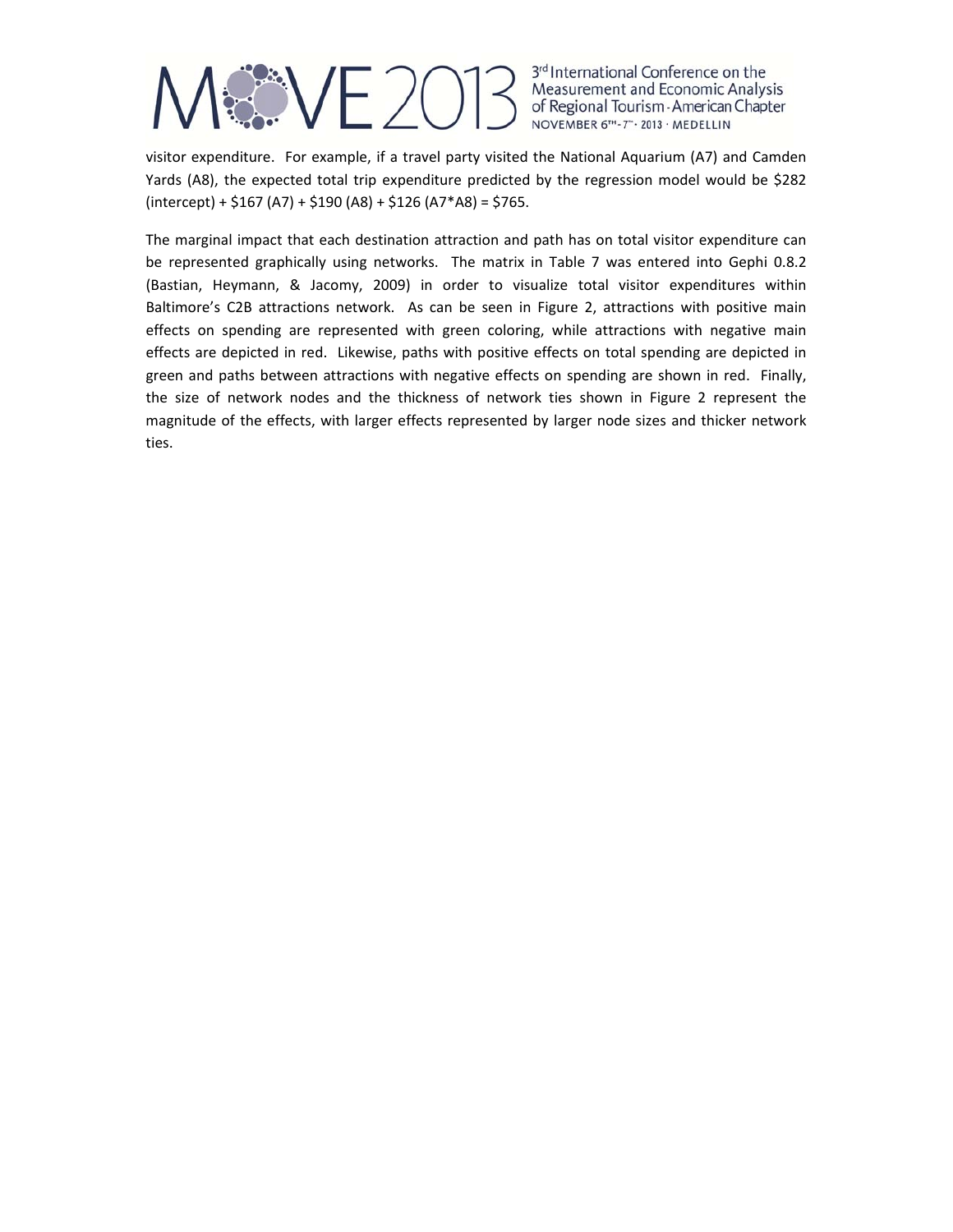

#### **Table 6: Regression Results for Baltimore's C2B Attractions Network Impact on Total Visitor Spending**

|     |     | A01 A02 | A03     | A04    | <b>A05</b> | A06       | A07          | A08    |        | A09 A10         |        |        | A11   A12   A13   A14   A15   A16   A17   A18   A19   A20   A21   A22   A23   A24   A25   A26   A27   A28   A29   A30   A31   A32   A33   A34   A35   A36   A36 |        |    |                             |        |    |        |    |        |           |      |                            |            |              |    |        |        |         |     |               |          |        |            | A37 A38 A39 A40 A41 A42 A43 |               |         |        |        |          |
|-----|-----|---------|---------|--------|------------|-----------|--------------|--------|--------|-----------------|--------|--------|-----------------------------------------------------------------------------------------------------------------------------------------------------------------|--------|----|-----------------------------|--------|----|--------|----|--------|-----------|------|----------------------------|------------|--------------|----|--------|--------|---------|-----|---------------|----------|--------|------------|-----------------------------|---------------|---------|--------|--------|----------|
| A01 | 253 | $-520$  | $-186$  |        | $-77$      |           | $-302$       | 302    | $-725$ | 873             | $-378$ | $-391$ | $-379$                                                                                                                                                          | 47     |    | 985 124                     |        |    |        |    |        |           |      |                            | 681        |              |    |        |        | $-202$  |     | 492           | 130      |        | 898        |                             | $-698$        |         |        |        |          |
| A02 |     |         | 150 424 |        | 280        | 579       | 360          | 227    |        | $-276 - 445$    | 49     |        | $-300$ $-178$ $-585$ $-678$ $-631$ $-470$                                                                                                                       |        |    |                             |        |    |        |    |        |           |      |                            | 247        |              |    |        |        | $-369$  |     | 54            | $-375$   |        | 189        |                             |               |         |        |        |          |
| A03 |     |         | 43      | 686    | $-32$      | $-701$ 68 |              | 290    |        | $-181$ 47       | 33     |        | $-164$ 251 146 207                                                                                                                                              |        |    | $-20 -523$                  |        |    | $-61$  |    | 337    |           |      |                            |            | $-10$ $-240$ |    |        |        | 221     |     | $-317 - 175$  |          |        |            | $-565$ $-150$ 38 $-519$     |               |         |        |        | 130      |
| A04 |     |         |         | $-586$ | $-161$     |           | 259          | $-924$ |        |                 | $-94$  | 1089   |                                                                                                                                                                 |        |    |                             |        |    |        |    |        |           |      |                            |            |              |    |        |        | 965     |     |               | 194      |        |            |                             |               |         |        |        |          |
| A05 |     |         |         |        |            |           | 136 -199 -28 |        |        | 145 - 366 - 266 | $-425$ | 388    | 96                                                                                                                                                              | $-4$   |    | 282 882 237                 |        |    |        |    |        |           |      | 553 1075 -797 -155         |            |              |    |        |        | $-281$  |     | $-158$ 324    |          |        |            |                             |               | 200     |        |        |          |
| A06 |     |         |         |        |            | 367       | $-260$       | $-429$ |        | 1378            | $-3$   | $-818$ | 287 -1009 1126                                                                                                                                                  |        |    |                             | 613    |    |        |    |        |           |      |                            |            |              |    |        |        | 51      |     | $-738$ $-113$ |          |        |            |                             |               |         |        |        |          |
| A07 |     |         |         |        |            |           | 167          | 126    | 608    | $-41$           | 149    | 70     | 190 -234                                                                                                                                                        |        |    | -535 -407 171 3878 1176 583 |        |    |        |    |        |           |      | -731 378 -405 -620 238 177 |            |              |    | 55     |        | $-5$    |     | 148 140       |          |        | $-36$      |                             | 833 -286 -132 |         |        |        | 716 -262 |
| A08 |     |         |         |        |            |           |              | 190    | $-334$ | $-182$          | 99     | $-109$ | 763 535 -757 -219 236 277 177 271                                                                                                                               |        |    |                             |        |    |        |    |        | $-99$ 423 |      | $-276$ $-499$              |            |              |    | $-542$ |        | $-169$  |     | $-152 - 58$   |          |        |            | $-31$ 107 $-819$ 714        |               |         |        |        | $-93$    |
| A09 |     |         |         |        |            |           |              |        |        | 376 479         | 558    |        | $-514 - 332$                                                                                                                                                    | $-308$ | 23 | $-75$                       |        |    |        |    |        |           |      |                            |            |              |    |        |        | 193     |     | $-331 - 67$   |          |        | $-532$     |                             |               | $-1027$ |        |        |          |
| A10 |     |         |         |        |            |           |              |        |        | $-79$           | 46     | 704    | 10                                                                                                                                                              | 208    |    | $-491$                      |        |    | $-89$  |    |        |           |      |                            |            |              |    |        |        | $-397$  |     | $-211 - 258$  |          |        |            | 898                         |               |         |        |        | 330      |
| A11 |     |         |         |        |            |           |              |        |        |                 | 92     | $-394$ | $-192$                                                                                                                                                          | 885    | 63 | $-464$                      | 77     |    | $-174$ |    |        |           | 407  |                            | 1730 - 236 |              |    | $-696$ |        | $-85$   |     | $-13$         | $-256$   |        |            | $-105$ $-431$ 150 209       |               |         |        |        | $-364$   |
| A12 |     |         |         |        |            |           |              |        |        |                 |        |        | 278 - 350 357                                                                                                                                                   |        |    | 543 1070 -154 -355 -752     |        |    |        |    | 649    |           |      |                            | 283        | $-28$        |    | $-629$ |        | $-19$   |     | 543           | 103      |        |            | $-133$ $-900$ $-329$ 28     |               |         |        |        |          |
| A13 |     |         |         |        |            |           |              |        |        |                 |        |        | $-143$                                                                                                                                                          | 26     |    | $-565 - 9$                  |        |    |        |    |        |           |      |                            | $-571$     |              |    |        |        | $-374$  |     | 327 -240      |          |        | 765        |                             |               |         |        |        | 1018     |
| A14 |     |         |         |        |            |           |              |        |        |                 |        |        |                                                                                                                                                                 | 81     |    |                             | $-276$ |    |        |    |        |           |      |                            | $-196$     |              |    |        |        | $-262$  |     | 82            | $-751$   |        | 618        |                             |               |         |        |        |          |
| A15 |     |         |         |        |            |           |              |        |        |                 |        |        |                                                                                                                                                                 |        |    | 144 411                     |        |    |        |    |        |           |      |                            | 118        |              |    |        |        | $-89$   |     | $-560 -444$   |          |        |            |                             |               |         |        |        |          |
| A16 |     |         |         |        |            |           |              |        |        |                 |        |        |                                                                                                                                                                 |        |    | 290                         |        |    |        |    |        |           |      |                            | $-122$     |              |    |        |        | $-44$   |     | 509 207       |          |        |            |                             |               |         |        |        |          |
| A17 |     |         |         |        |            |           |              |        |        |                 |        |        |                                                                                                                                                                 |        |    |                             | 100    |    |        |    |        |           |      |                            | 768        |              |    |        |        | $-459$  |     | $-158$        | 489      |        | 484        |                             |               |         |        |        |          |
| A18 |     |         |         |        |            |           |              |        |        |                 |        |        |                                                                                                                                                                 |        |    |                             |        | 40 |        |    |        |           |      |                            |            |              |    |        |        | 5       |     | $-2984$       |          |        |            |                             |               |         |        |        |          |
| A19 |     |         |         |        |            |           |              |        |        |                 |        |        |                                                                                                                                                                 |        |    |                             |        |    | 25     |    |        |           |      |                            |            |              |    |        |        | $-1123$ |     | 221 405       |          |        |            |                             |               |         |        |        |          |
| A20 |     |         |         |        |            |           |              |        |        |                 |        |        |                                                                                                                                                                 |        |    |                             |        |    |        | 25 |        |           |      |                            |            |              |    |        |        | $-1018$ |     |               |          |        |            |                             |               |         |        |        |          |
| A21 |     |         |         |        |            |           |              |        |        |                 |        |        |                                                                                                                                                                 |        |    |                             |        |    |        |    |        |           |      |                            |            |              |    |        |        |         |     |               |          |        |            |                             |               |         |        |        |          |
| A22 |     |         |         |        |            |           |              |        |        |                 |        |        |                                                                                                                                                                 |        |    |                             |        |    |        |    | $-311$ |           |      |                            |            |              |    |        |        | $-188$  |     |               |          |        |            |                             |               |         |        |        |          |
| A23 |     |         |         |        |            |           |              |        |        |                 |        |        |                                                                                                                                                                 |        |    |                             |        |    |        |    |        | 141       |      |                            |            |              |    |        |        | $-489$  |     |               |          |        |            |                             |               |         |        |        |          |
| A24 |     |         |         |        |            |           |              |        |        |                 |        |        |                                                                                                                                                                 |        |    |                             |        |    |        |    |        |           | $-3$ |                            |            |              |    |        |        | $-69$   |     | 472 254       |          |        |            |                             |               |         |        |        |          |
| A25 |     |         |         |        |            |           |              |        |        |                 |        |        |                                                                                                                                                                 |        |    |                             |        |    |        |    |        |           |      | 1178                       |            |              |    |        |        | $-1124$ |     |               | $-277$   |        |            |                             |               |         |        |        |          |
| A26 |     |         |         |        |            |           |              |        |        |                 |        |        |                                                                                                                                                                 |        |    |                             |        |    |        |    |        |           |      |                            | $-431$     |              |    |        |        | $-2$    |     | $-898$        | 258      |        |            |                             |               |         |        |        |          |
| A27 |     |         |         |        |            |           |              |        |        |                 |        |        |                                                                                                                                                                 |        |    |                             |        |    |        |    |        |           |      |                            |            | 281          |    |        |        | $-112$  |     | $-74$ $-435$  |          |        |            |                             |               |         |        |        |          |
| A28 |     |         |         |        |            |           |              |        |        |                 |        |        |                                                                                                                                                                 |        |    |                             |        |    |        |    |        |           |      |                            |            |              | 19 |        |        |         |     |               |          |        |            |                             |               |         |        |        |          |
| A29 |     |         |         |        |            |           |              |        |        |                 |        |        |                                                                                                                                                                 |        |    |                             |        |    |        |    |        |           |      |                            |            |              |    | $-256$ |        | 1531    |     |               |          |        |            |                             |               |         |        |        |          |
| A30 |     |         |         |        |            |           |              |        |        |                 |        |        |                                                                                                                                                                 |        |    |                             |        |    |        |    |        |           |      |                            |            |              |    |        | $-116$ |         |     |               |          |        |            |                             |               |         |        |        |          |
| A31 |     |         |         |        |            |           |              |        |        |                 |        |        |                                                                                                                                                                 |        |    |                             |        |    |        |    |        |           |      |                            |            |              |    |        |        |         |     |               |          |        |            |                             |               |         |        |        |          |
| A32 |     |         |         |        |            |           |              |        |        |                 |        |        |                                                                                                                                                                 |        |    |                             |        |    |        |    |        |           |      |                            |            |              |    |        |        | 276     |     |               | 45 - 172 |        |            | $-480$ $-195$ 296 $-79$     |               |         |        |        | 471      |
| A33 |     |         |         |        |            |           |              |        |        |                 |        |        |                                                                                                                                                                 |        |    |                             |        |    |        |    |        |           |      |                            |            |              |    |        |        |         | 561 |               |          |        |            |                             |               |         |        |        |          |
| A34 |     |         |         |        |            |           |              |        |        |                 |        |        |                                                                                                                                                                 |        |    |                             |        |    |        |    |        |           |      |                            |            |              |    |        |        |         |     | $-48$ 54      |          |        | $-150$ 315 |                             |               | $-184$  |        |        | 570      |
| A35 |     |         |         |        |            |           |              |        |        |                 |        |        |                                                                                                                                                                 |        |    |                             |        |    |        |    |        |           |      |                            |            |              |    |        |        |         |     |               | 431      |        |            | 244 340 -636 -363           |               |         |        |        | $-283$   |
| A36 |     |         |         |        |            |           |              |        |        |                 |        |        |                                                                                                                                                                 |        |    |                             |        |    |        |    |        |           |      |                            |            |              |    |        |        |         |     |               |          | $-390$ |            |                             |               |         |        |        |          |
| A37 |     |         |         |        |            |           |              |        |        |                 |        |        |                                                                                                                                                                 |        |    |                             |        |    |        |    |        |           |      |                            |            |              |    |        |        |         |     |               |          |        |            | 553 -682 -129 -43           |               |         |        |        |          |
| A38 |     |         |         |        |            |           |              |        |        |                 |        |        |                                                                                                                                                                 |        |    |                             |        |    |        |    |        |           |      |                            |            |              |    |        |        |         |     |               |          |        |            | $-32$                       |               |         |        |        |          |
| A39 |     |         |         |        |            |           |              |        |        |                 |        |        |                                                                                                                                                                 |        |    |                             |        |    |        |    |        |           |      |                            |            |              |    |        |        |         |     |               |          |        |            |                             | 577           |         |        |        |          |
| A40 |     |         |         |        |            |           |              |        |        |                 |        |        |                                                                                                                                                                 |        |    |                             |        |    |        |    |        |           |      |                            |            |              |    |        |        |         |     |               |          |        |            |                             |               | 429     |        |        |          |
| A41 |     |         |         |        |            |           |              |        |        |                 |        |        |                                                                                                                                                                 |        |    |                             |        |    |        |    |        |           |      |                            |            |              |    |        |        |         |     |               |          |        |            |                             |               |         | $-192$ |        |          |
| A42 |     |         |         |        |            |           |              |        |        |                 |        |        |                                                                                                                                                                 |        |    |                             |        |    |        |    |        |           |      |                            |            |              |    |        |        |         |     |               |          |        |            |                             |               |         |        | $-195$ |          |
| A43 |     |         |         |        |            |           |              |        |        |                 |        |        |                                                                                                                                                                 |        |    |                             |        |    |        |    |        |           |      |                            |            |              |    |        |        |         |     |               |          |        |            |                             |               |         |        |        | $-16$    |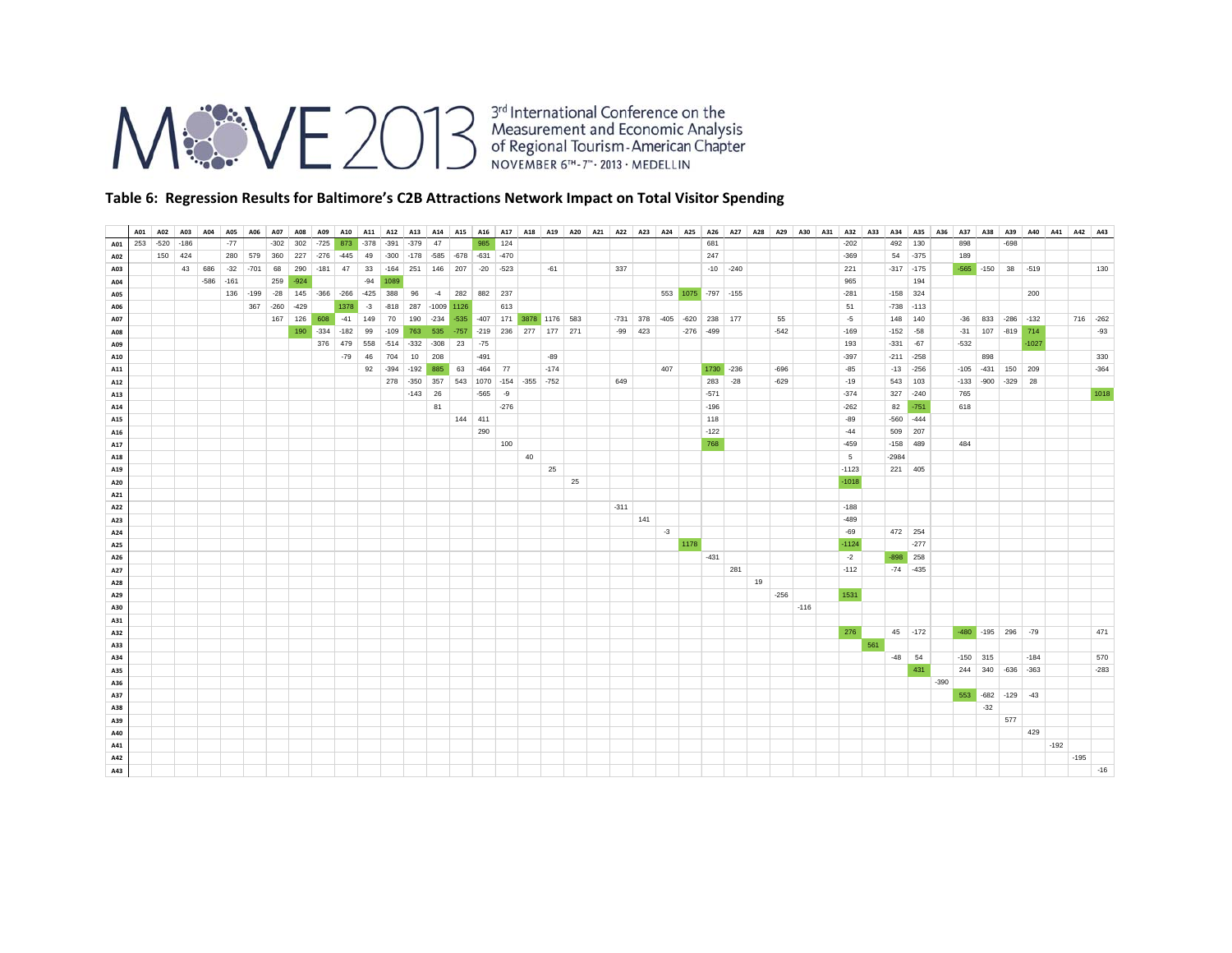## M&VE2013

3<sup>rd</sup> International Conference on the<br>Measurement and Economic Analysis<br>of Regional Tourism - American Chapter<br>NOVEMBER 6<sup>TH</sup> - 7<sup>th</sup> - 2013 - MEDELLIN

Note Constant = \$282.42, R<sup>2</sup>=.472, Adjusted R<sup>2</sup>=.269, F=2.324, p>.000 Coefficients highlighted in green are statistically significant at p<.05.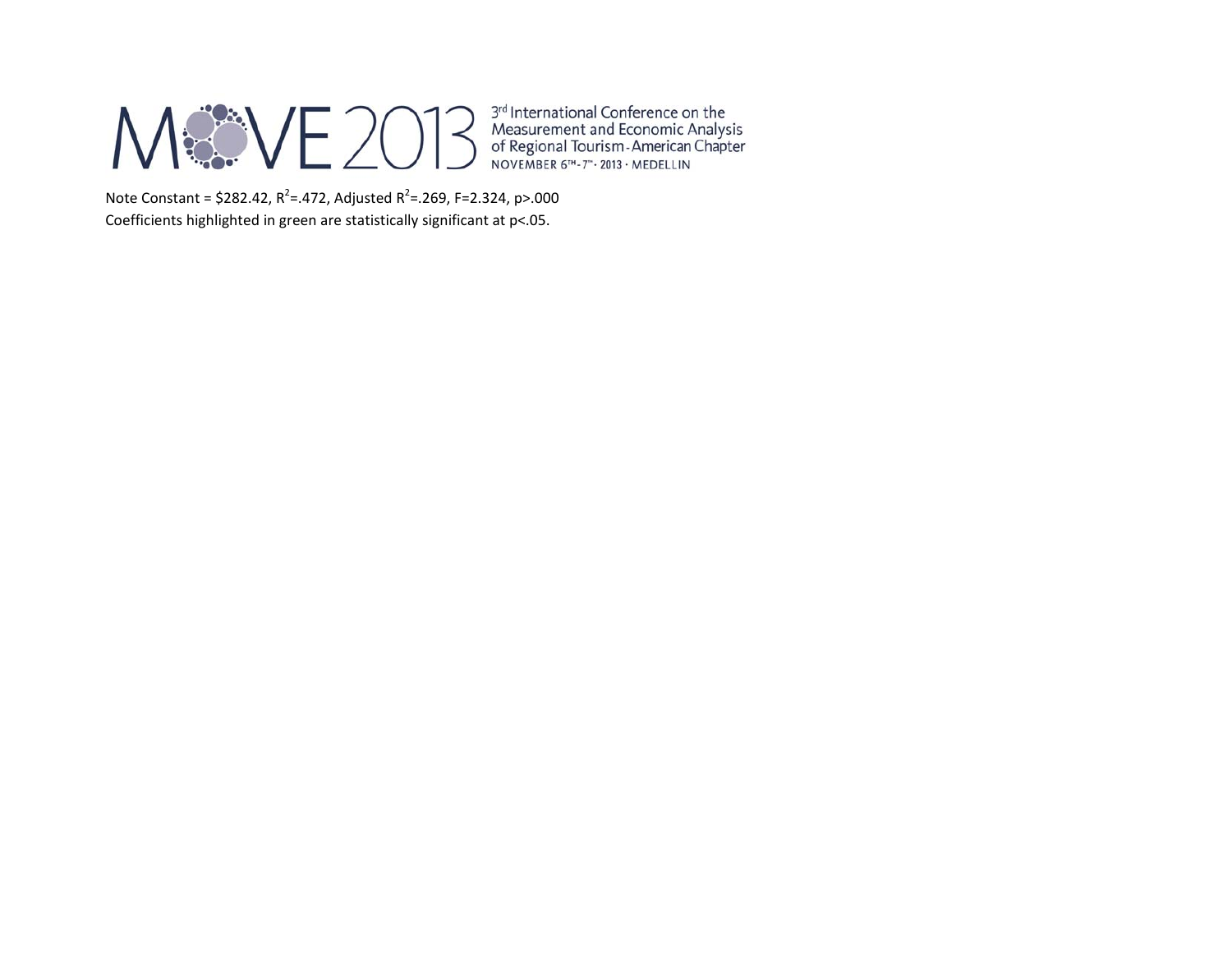

**Figure 2: The Baltimore's C2B Attractions Network Structure in terms of Total Visitor Spending**



### **5 Implications**

Using Baltimore tourism as a case study, this paper illustrates the use of destination performance metrics based upon networks within the destination value system. In particular, the analysis of the C2B ties within the traveler activities network provide valuable insights that can be used for the strategic destination network management of Baltimore. By performing a triad census, the most frequent traveler‐activated paths can be identified for Baltimore's attractions network. These metrics, in addition to identifying the most frequently visited attractions, can also be used in a strategic destination network management context to develop new product bundles and communication techniques that increase Baltimore's competitiveness. Finally, the deconstruction of Baltimore's attractions network reveals the marginal impact each network path has on destination value creation. Indeed, the regression results suggest that understanding the structure of the value creation networks increases the understanding of how value is created in the destination. Knowing which combinations of destination touchpoints have the most significant impact on destination expenditures allows the DMO to develop appropriate strategies. Therefore, in order to improve competitiveness, the DMO may consider ways in which to design the destination in order to increase visitation to the activities with strong positive impact on expenditure. The can also design marketing and promotion strategies that can encourage the use of the information search strategies associated with higher spending. Likewise, activities or search strategies that have a negative effect on destination spending should be further investigated so as to reduce negative effects on overall destination expenditures. Thus, these findings identify key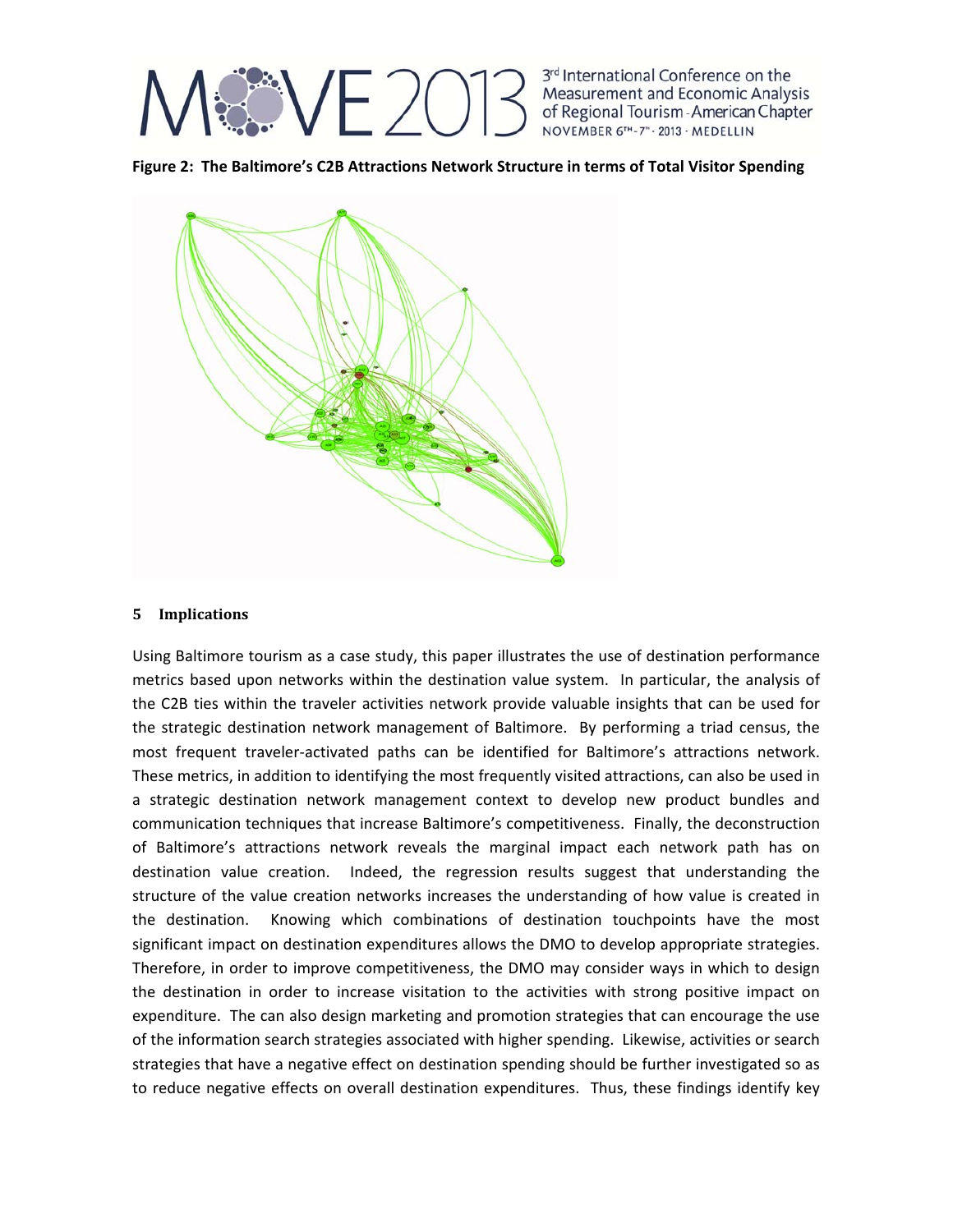# *SSVE 201*

3rd International Conference on the Measurement and Economic Analysis of Regional Tourism - American Chapter NOVEMBER 6TH-7" . 2013 . MEDELLIN

visitor‐activated paths that significantly increase or decrease destination value and which enable the Baltimore DMO to invest efficiently in partnership development.

In addition to adequately demonstrating the power of the proposed destination value system, this case study has also provides a good foundation for future research. Of particular interest are the ways in which new sources of data can be utilized to metricize the destination value system. Data mining techniques should be developed in order to describe the digital paths of travelers as they use Internet technology before, during, and after their destination visits (Gonzalez, Lopez, & de la Rosa, 2003). In the case of destination value creation networks, travelers engage in numerous forms of social media, some of the most popular being Twitter, Flickr, YouTube, Facebook, and TripAdvisor (U.S. Travel Association, 2012). Many of these data created through social media use are publicly accessible, thereby providing an opportunity to analyze destination level data without requiring the sharing of proprietary traveler data held by the individual destination firms. Importantly, because much of these data are geocoded, travelers' movement through both physical and virtual space can be better understood. Finally, these social media and other forms of digital trace data offer the potential to monitor destination network metrics in real time, which in turn would enable DMOs to design destination management programs that response to the need of current (and "real") visitors than those "imagined" by out‐of‐date surveys.

### **6 References**

Bastian, M., Heymann, S., & Jacomy, M. (2009). *Gephi: An Open Source Software for Exploring and Manipulating Networks.* Paper presented at the ICWSM.

Borgatti, S. P., & Halgin, D. S. (2011). On Network Theory. Organization Science, 22(5), 1168-1181.

- Chakravorti, S. (2009). Extending Customer Relationship Management to Value Chain Partners for Competitive Advantage. *Journal of Relationship Marketing, 8*(4), 299‐312. doi: 10.1080/15332660903344636
- Chathoth, P. K. (2007). The Impact of Information Technology on Hotel Operations, Service Management and Transaction Costs: A Conceptual Framework for Full-Service Hotel Firms. *International Journal of Hospitality Management, 26*(2), 395‐408.
- Destination Marketing Association International. (2011). Standard Dmo Performance Reporting: A Handbook for Dmos (pp. 43). Washington, DC: Destination Marketing Association International.
- Fesenmaier, D. R., & Xiang, Z. (in press). Tourism Marketing from 1990 2010: Two Decades and a New Paradigm. In S. McCabe (Ed.), *The Handbook of Tourism Marketing*: Routledge.
- Gonzalez, G., Lopez, B., & de la Rosa, J. (2003). Smart User Models for Tourism: A Holistic Approach for Personaliaed Tourism Services. *Information Technology & Tourism, 6*(4), 273‐286.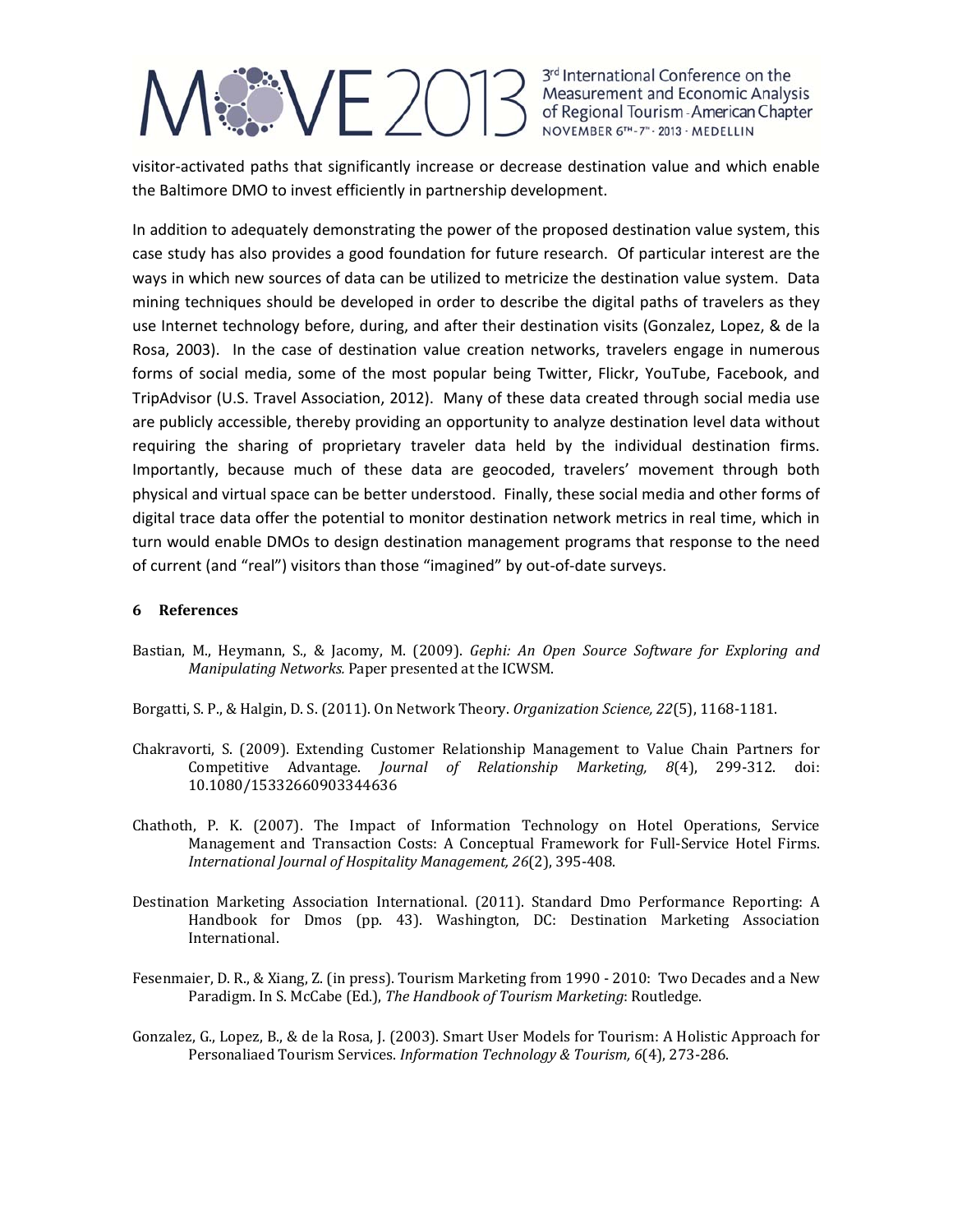

- Gretzel, U. (2010). Travel in the Network: Redirected Gazes, Ubiquitous Connections and New Frontiers. In M. Levina & G. Kien (Eds.), *Post‐Global Network and Everyday Life* (pp. 41‐58).
- Hauser, J., & Katz, G. (1998). Metrics: You Are What You Measure! *European Management Journal, 16*(5), 517‐528.
- Kaplan, R. S., & Norton, D. P. (1996). *The Balanced Scorecard: Translating Strategy into Action*: Harvard **Business Press.**
- Kracht, J., & Wang, Y. (2010). Examining the Tourism Distribution Channel: Evolution and Transformation. *International Journal of Contemporary Hospitality Management, 22*(5), 736‐ 757.
- Madhavan, R., Gnyawali, D. R., & Jinyu, H. (2004). Two's Company, Three's a Crowd? Triads in Cooperative‐Competitive Networks. [Article]. *Academy of Management Journal, 47*(6), 918‐927. doi: 10.2307/20159631

Mauboussin, M. J. (2012). The True Measures of Success. *Harvard business review, 90*(10), 46-56.

- Meriläinen, K., & Lemmetyinen, A. (2011). Destination Network Management: A Conceptual Analysis. *Tourism Review, 66*(3), 25‐31.
- Ndou, V., & Petti, C. (2007). Dms Business Models Design and Destination Configurations: Choice and Implementation Issues. *Information Technology & Tourism, 9*(1), 3‐14.
- Peduzzi, P., Concato, J., Kemper, E., Holford, T. R., & Feinstein, A. R. (1996). A Simulation Study of the Number of Events Per Variable in Logistic Regression Analysis. *Journal of Clinical Epidemiology,* 49(12), 1373-1379. doi: http://dx.doi.org/10.1016/S0895-4356(96)00236-3
- Pine, B. J., & Gilmore, J. H. (1999). *The Experience Economy: Work Is Theatre & Every Business a Stage*: Harvard Business Press.
- Poon, A. (1993). *Tourism, Technology, and Competitive Strategies*. Oxon, UK: CAB Publishing.
- Porter, M. E. (1985). *Competitive Advantage: Creating and Sustaining Superior Performance*. New York: The Free Press.
- Ritchie, J. R. B., & Crouch, G. I. (2003). *The Competitive Destination: A Sustainable Tourism Perspective*: Cabi.
- Ritchie, R. J. B., & Ritchie, J. R. B. (2002). A Framework for an Industry Supported Destination Marketing Information System. *Tourism Management, 23*(5), 439‐454.
- Shih, H. Y. (2006). Network Characteristics of Drive Tourism Destinations: An Application of Network Analysis in Tourism. Tourism Management, 27(5), 1029-1039.
- Stienmetz, J. L., & Fesenmaier, D. R. (2013). Traveling the Network: A Proposal for Destination Performance Metrics. *International Journal of Tourism Sciences, 13*(2), 57‐75.